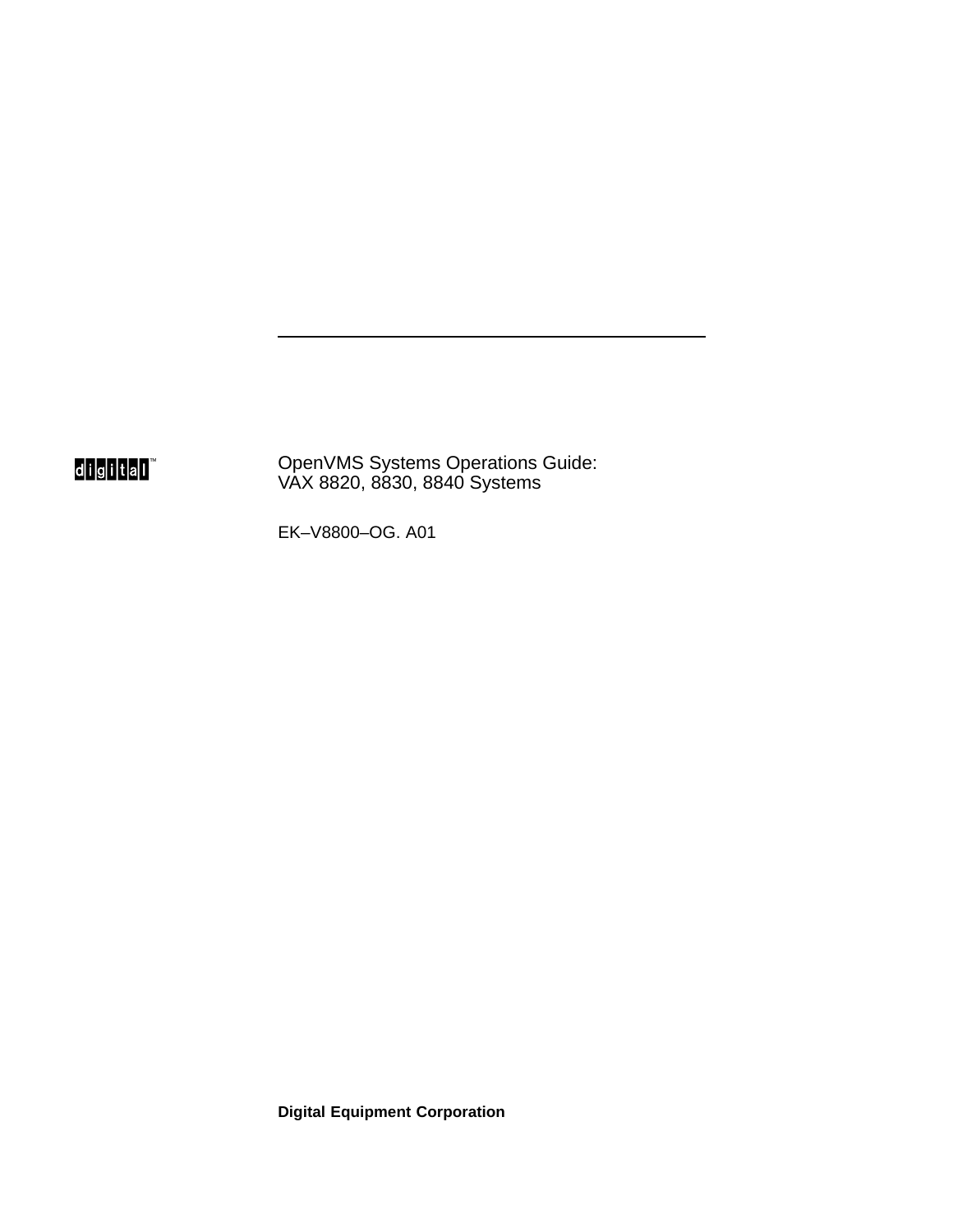#### **February, 1993**

The information in this document is subject to change without notice and should not be construed as a commitment by Digital Equipment Corporation. Digital Equipment Corporation assumes no responsibility for any errors that may appear in this document.

Copyright © Digital Equipment Corporation 1993

All Rights Reserved. Printed in U.S.A.

**FCC NOTICE:** The equipment described in this manual generates, uses, and may emit radio frequency energy. The equipment has been type tested and found to comply with the limits for a Class A computing device pursuant to Subpart J of Part 15 of FCC Rules, which are designed to provide reasonable protection against such radio frequency interference when operated in a commercial environment. Operation of this equipment in a residential area may cause interference, in which case the user at his own expense may be required to take measures to correct the interference.

The following are trademarks of Digital Equipment Corporation: OpenVMS, VAX, VMS, and the DIGITAL logo.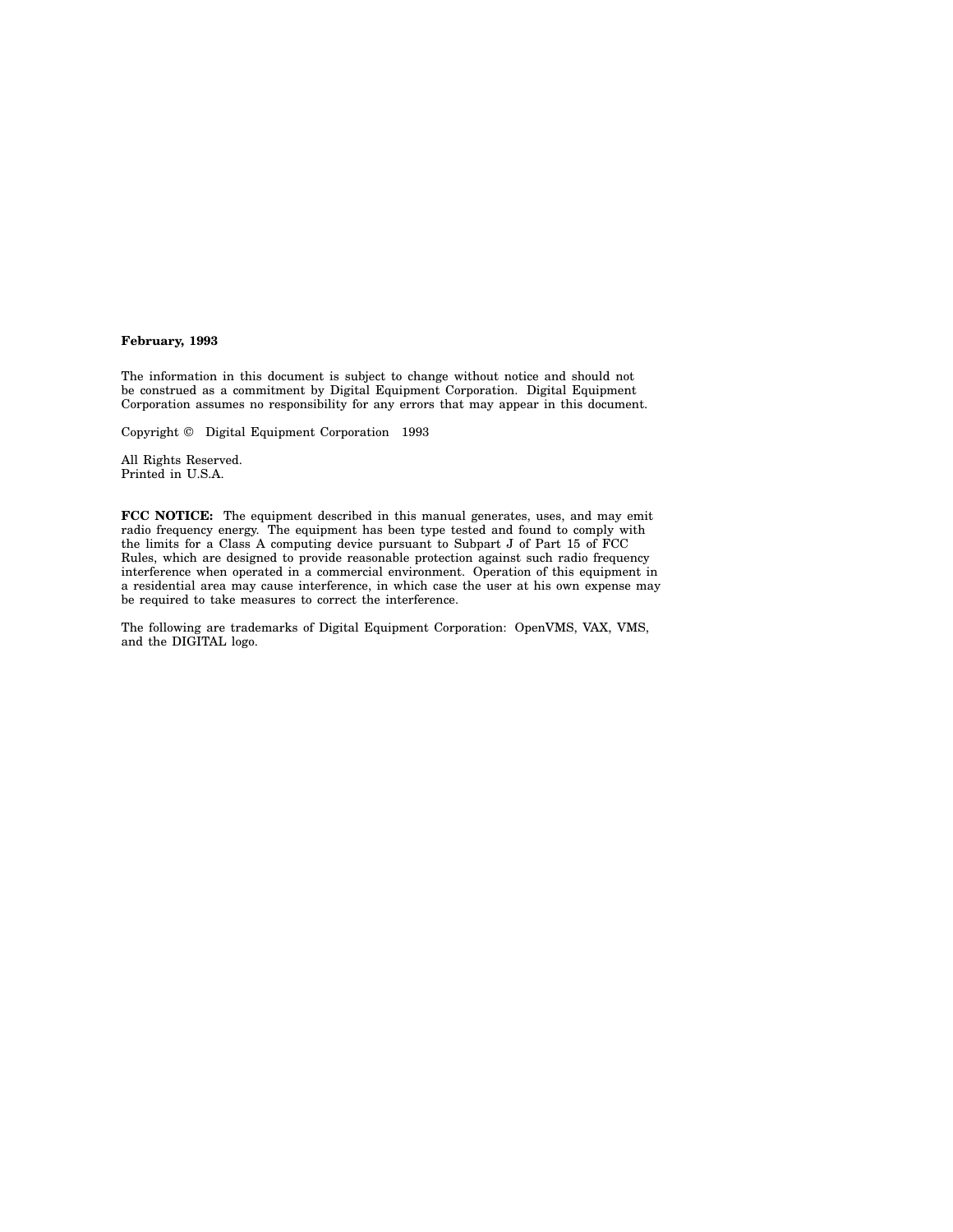## **Contents**

| <b>About This Guide</b><br>$\overline{\mathbf{V}}$ |                                                       |         |
|----------------------------------------------------|-------------------------------------------------------|---------|
| 1                                                  | <b>Console Subsystem Overview</b>                     |         |
| 1.1                                                |                                                       | $1 - 1$ |
| 1.2                                                | Console Control Panel                                 | $1 - 1$ |
| 1.3                                                | Console Terminal                                      | $1 - 3$ |
| 1.4                                                | Console Fixed Disk                                    | $1 - 4$ |
| $\mathbf{2}$                                       | <b>System Operations</b>                              |         |
| 2.1                                                | Orderly Shutdown with SHUTDOWN.COM                    | $2 - 1$ |
| 2.2                                                | Emergency Shutdown with CRASH                         | $2 - 1$ |
| 3                                                  | <b>Console Commands</b>                               |         |
| 3.1                                                |                                                       | $3 - 1$ |
| $3.2\,$                                            |                                                       | $3 - 2$ |
| 4                                                  | <b>System Boot Procedures</b>                         |         |
| 4.1                                                |                                                       | $4 - 1$ |
| 4.2                                                |                                                       | $4 - 2$ |
| 4.3                                                | Booting from Another System Disk                      | $4 - 3$ |
| 4.4                                                |                                                       | $4 - 4$ |
| 4.5                                                | Booting from a Different Directory on the System Disk | $4 - 5$ |
| 4.6                                                | Booting from [SYSF] During an Upgrade                 | $4 - 6$ |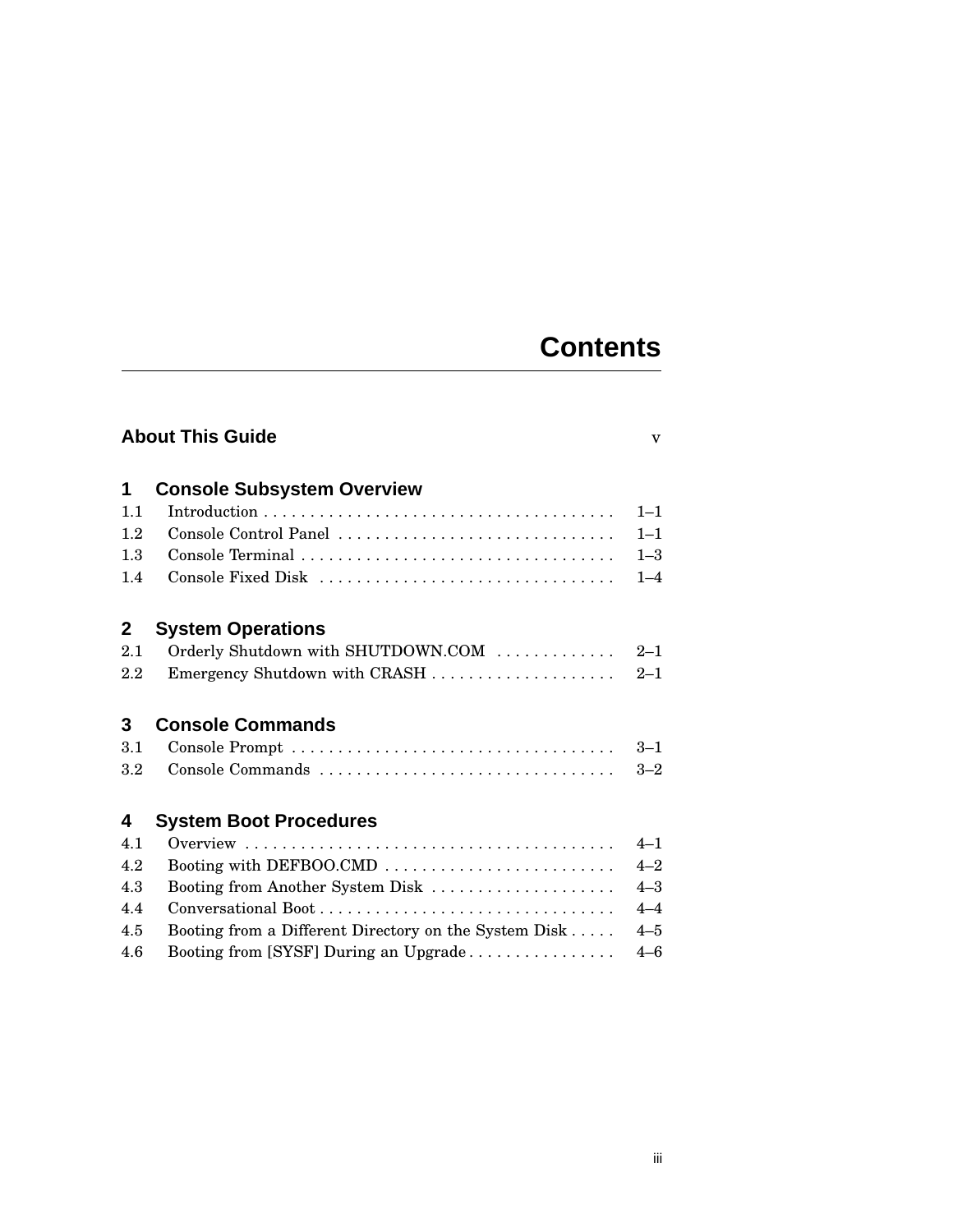iv Contents

## **5 Backup Procedures**

| 5.3 Installing Standalone BACKUP on the System Disk  5-2      |  |
|---------------------------------------------------------------|--|
| 5.4 Booting Standalone BACKUP from the System Disk 5–2        |  |
| 5.5 Booting Standalone BACKUP from the Console Fixed Disk 5-4 |  |
|                                                               |  |

### **Index**

## **Figures**

|--|--|--|--|--|--|

#### **Tables**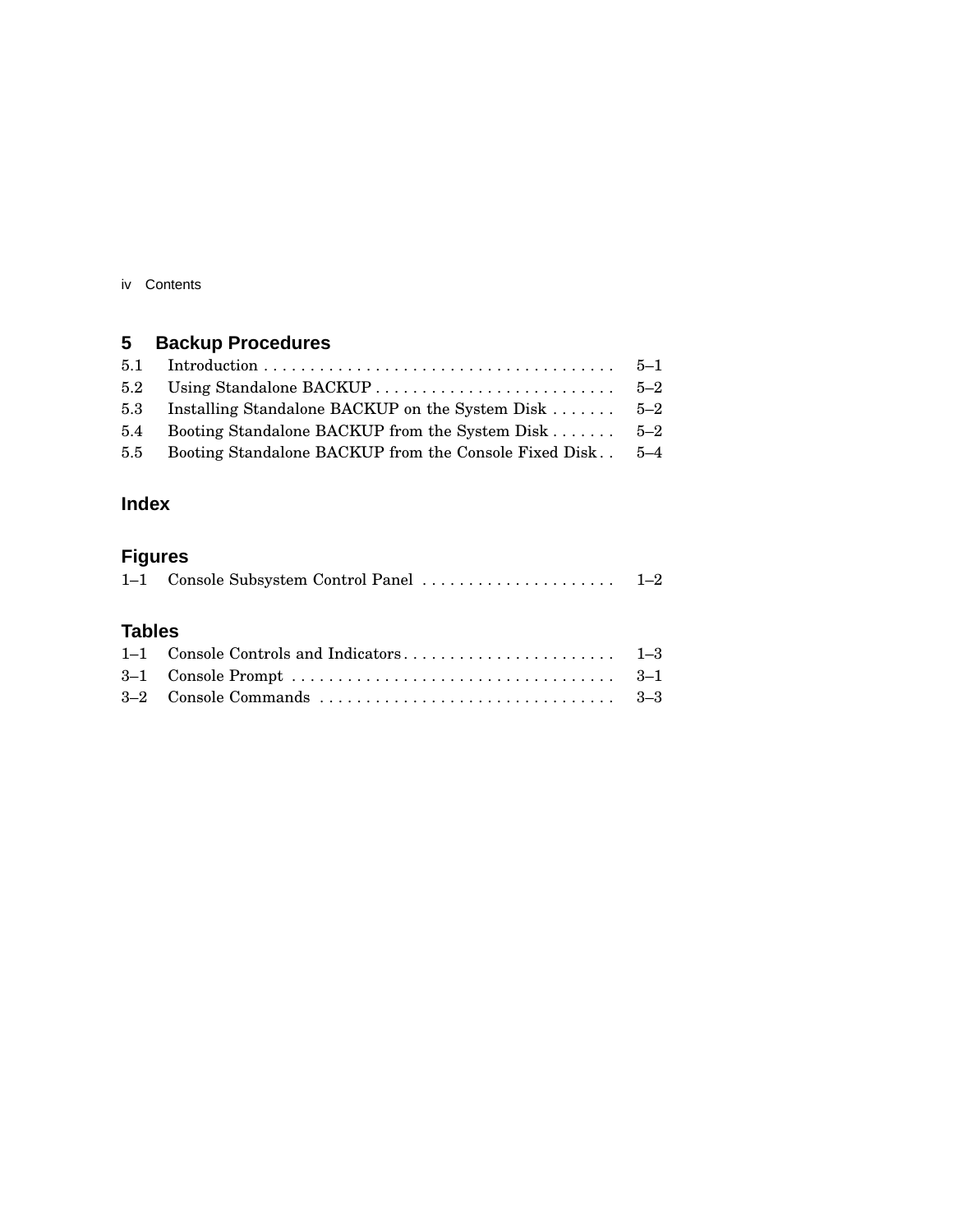## **About This Guide**

This document is a quick reference guide of basic systems operations for VAX 8800 systems. It summarizes in one place basic information concerning such system tasks as booting and console operation as they relate to the VAX 8800 series of systems.

### **Intended Audience**

This guide is designed primarily for the following:

- System software support personnel
- Digital Services personnel
- System managers
- Instructors and participants in certain OpenVMS operating system courses:

Systems Troubleshooting System and Network Management I, II, and III

## **Document Scope**

This guide describes various aspects of VAX 8800 systems operations including:

- System overview
- Operators control panel
- Console command language
- System power-up and power-down procedures
- System boot and backup procedures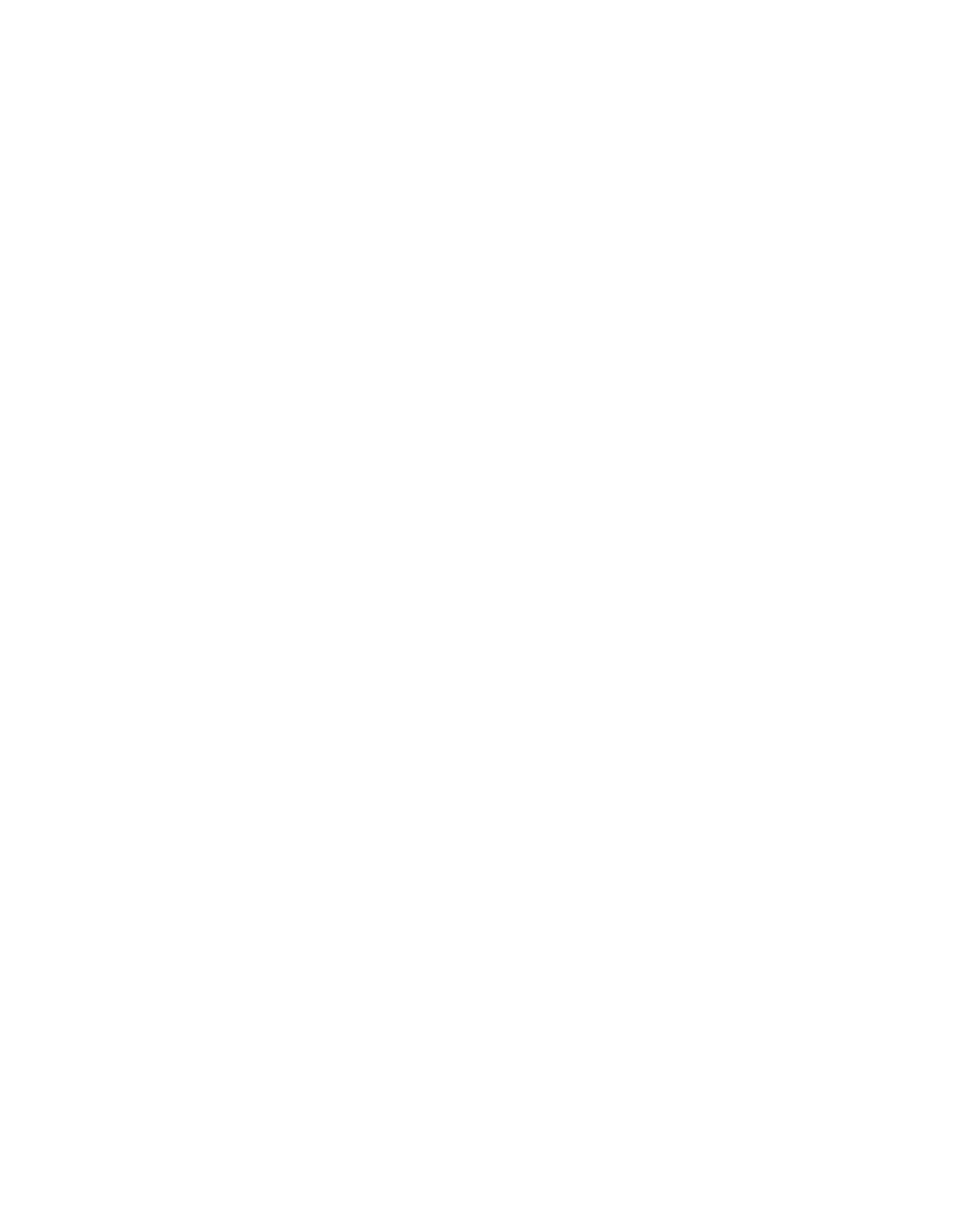# **1 Console Subsystem Overview**

#### **1.1 Introduction**

Before you install or upgrade the OpenVMS operating system, you should be familiar with the console subsystem. The console subsystem consists of the following:

- MicroVAX II microcomputer with console control panel
- Console terminal and optional printer
- Console fixed disk drive
- Console tape cartridge drive

In general, use the console subsystem to examine and deposit data in memory or processor registers, stop the processors, and boot the operating system. During installation, use the console subsystem to boot the system and monitor the installation process.

## **1.2 Console Control Panel**

Figure 1–1 shows the console control panel and Table 1–1 describes the switches and indicators.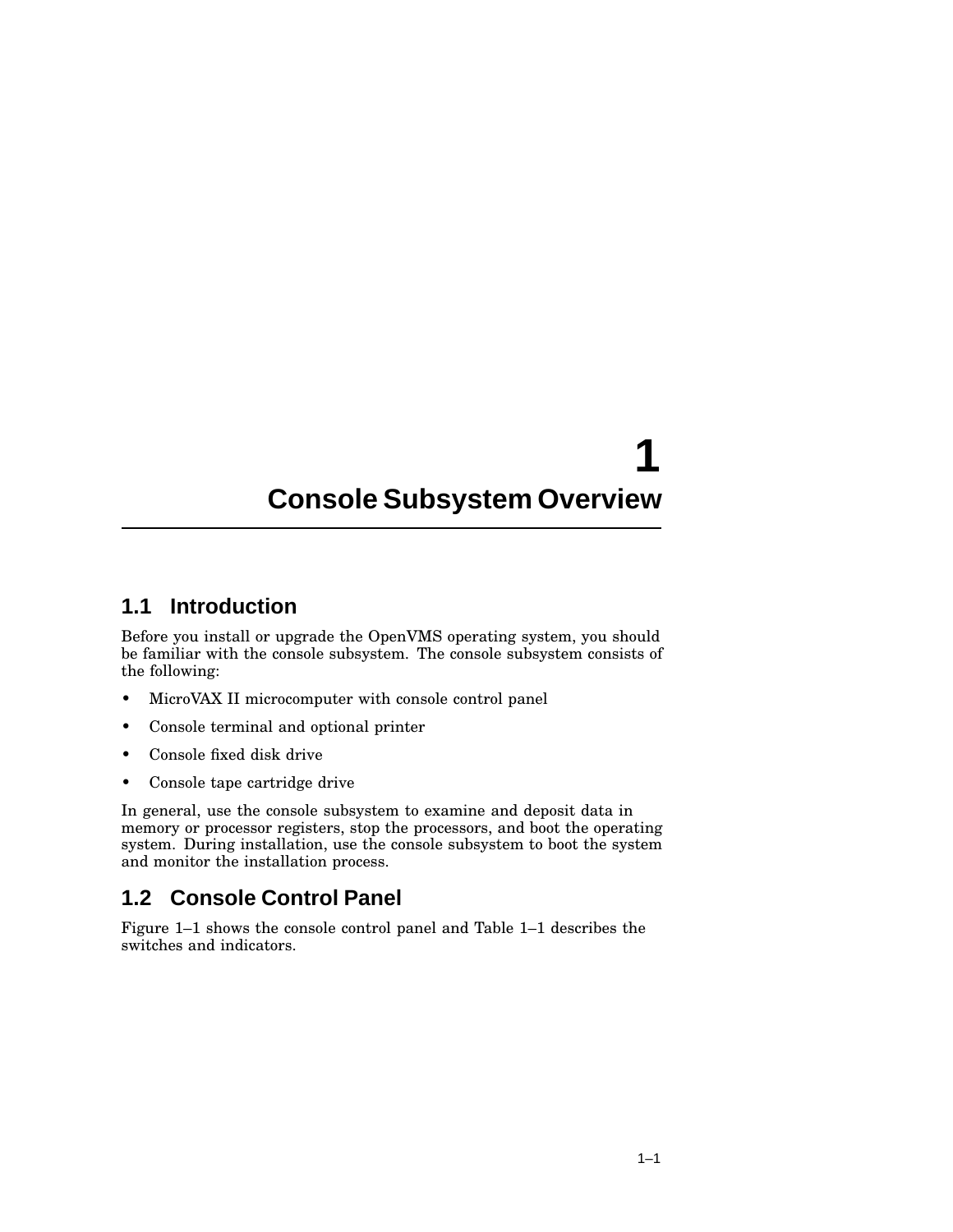

**Figure 1–1 Console Subsystem Control Panel**



ZK−7446−GE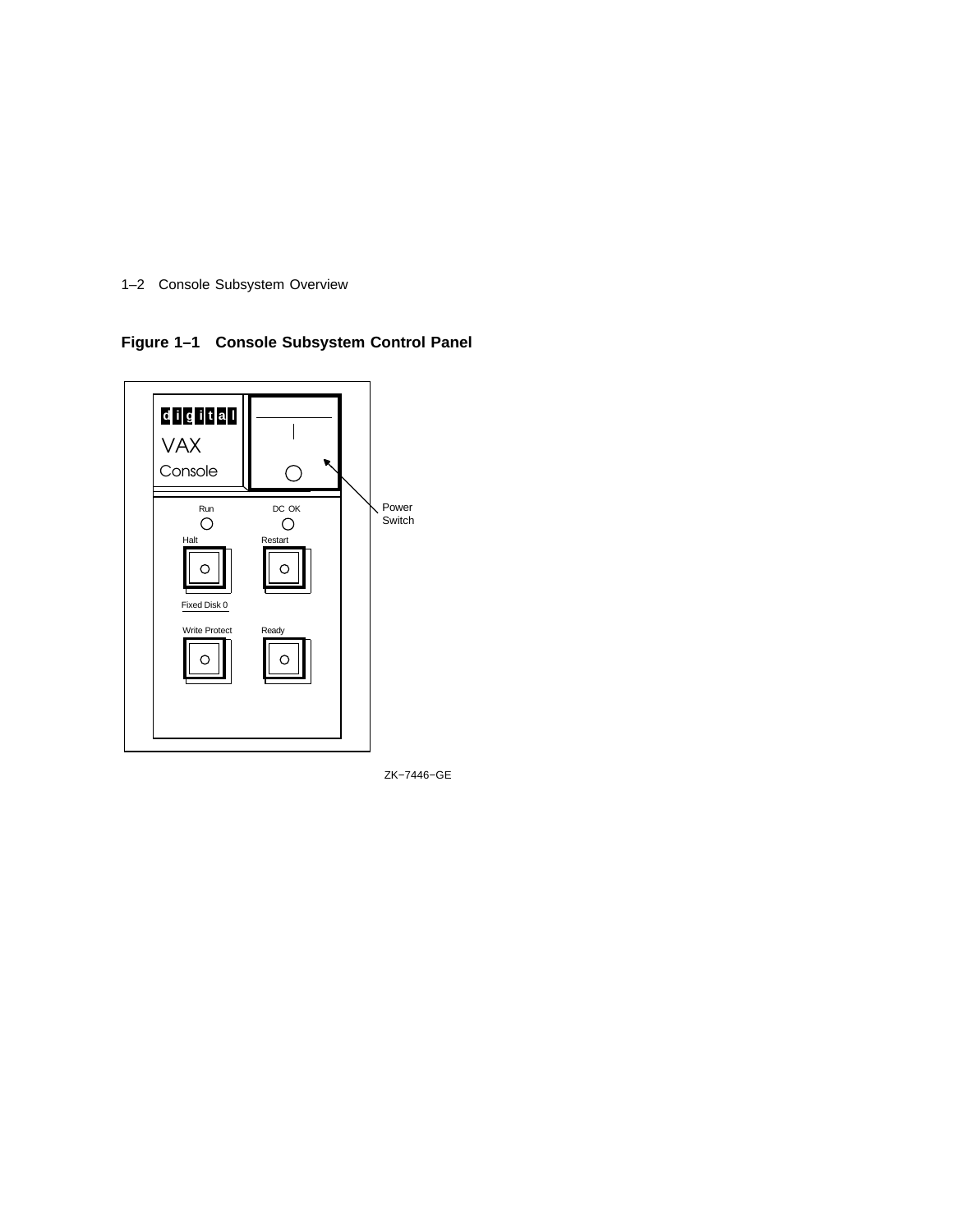Console Subsystem Overview 1–3

| Control/Indicator    | <b>Description</b>                                                                                                                                                                                                                                                                                                                        |  |
|----------------------|-------------------------------------------------------------------------------------------------------------------------------------------------------------------------------------------------------------------------------------------------------------------------------------------------------------------------------------------|--|
| Power switch         | Turns the ac power on. This rocker switch is labeled<br>$1/0$ (on/off). The orange light glows when power is on.                                                                                                                                                                                                                          |  |
| Run light            | Glows green when the console subsystem is running.                                                                                                                                                                                                                                                                                        |  |
| DC OK light          | Glows green if all dc voltages are present and within<br>proper tolerance levels.                                                                                                                                                                                                                                                         |  |
| Halt button          | Stops the console subsystem. When you push the<br>Halt button in, it glows red and stays in. Releasing<br>the Halt button, by pressing it again, causes the<br>console subsystem to display the $\gg$ prompt.                                                                                                                             |  |
| Restart button       | Stops the console subsystem and runs the ROM-based<br>diagnostics for the console subsystem.                                                                                                                                                                                                                                              |  |
| Write Protect button | Controls writing to the console fixed disk. When<br>pushed in, the button glows red and the disk is write-<br>protected. Only the console software has write access<br>to the console fixed disk.                                                                                                                                         |  |
| Ready button         | Controls writing to or reading from the console<br>fixed disk. When the button is pushed in, the disk is<br>protected from reading or writing. When the button is<br>released, the button glows green; the disk is available<br>for reading and writing. The Ready button flashes<br>when data is read from or written to the fixed disk. |  |

**Table 1–1 Console Controls and Indicators**

## **1.3 Console Terminal**

The console terminal is the video terminal attached to the console microcomputer. It has the device name OPA0. The console terminal is the only terminal on the system that can execute all the console commands. Use it to control and monitor system operations.

#### **Remote Console Terminal**

A Digital diagnostics center uses a **remote console terminal** (located at the diagnostics center) to control system operations during diagnostic testing. A remote console terminal has the device name OPA5. It can execute a subset of the console commands.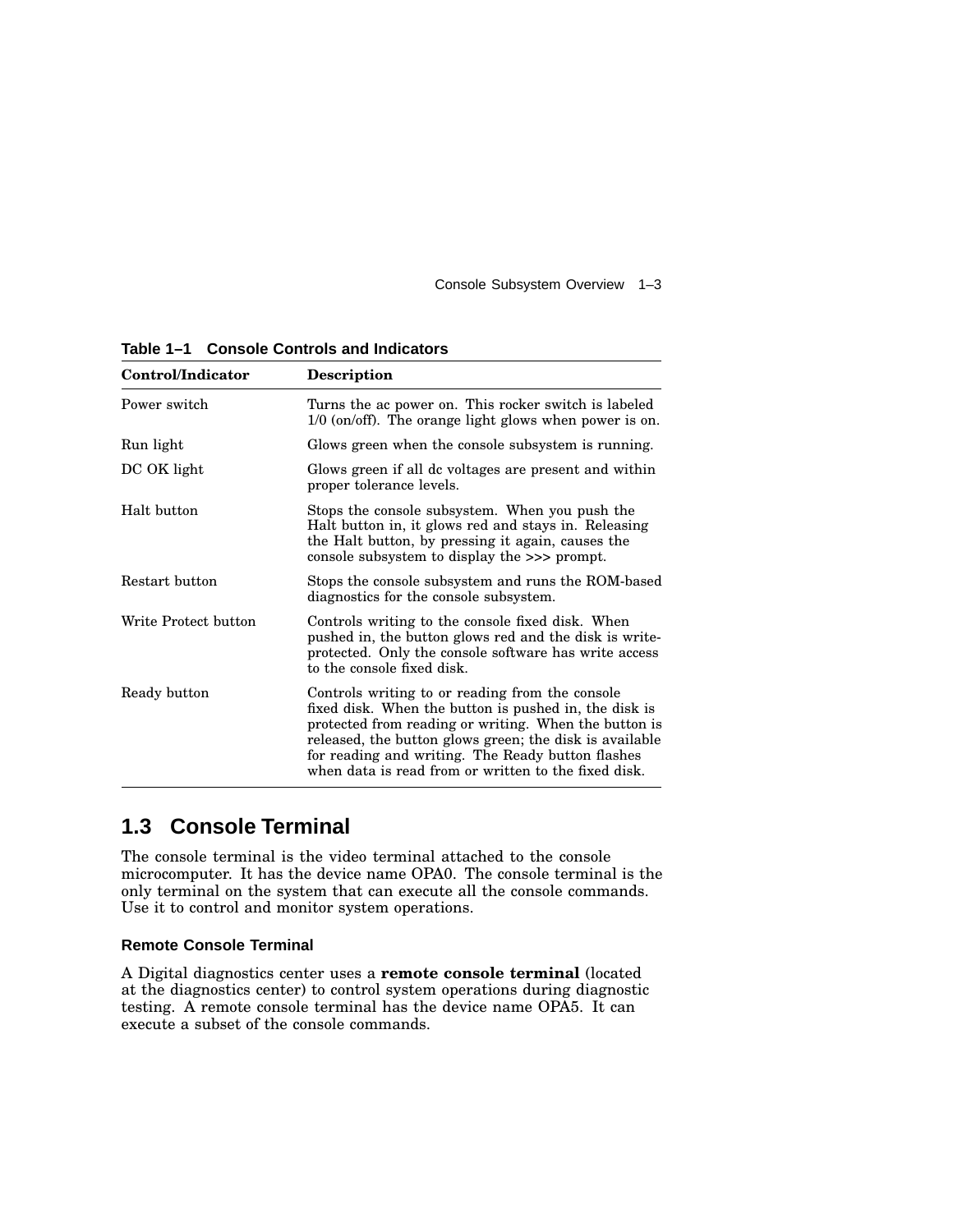1–4 Console Subsystem Overview

#### **Tracking System Operations**

During the OpenVMS installation and upgrade procedures, Digital recommends that you keep track of system operations by doing the following:

- Save the information in a console log file
- Send the information to a printer

#### **Console Log File**

The console terminal can keep a record of system operations in a **console log file**. Information that has scrolled off the terminal screen is stored in a console log file. When you want a console log file, enter the following command and press the Return key:

PS-CIO-0> ENABLE LOG

When you no longer want a log file, enter the following command and press Return:

PS-CIO-0> DISABLE LOG

#### **Console Printer**

Another way to keep track of system operations is to attach a printer to the console subsystem. The printer can then record the terminal display. To send the terminal display to the printer, enter the following command and press Return:

PS-CIO-0> ENABLE PRINTER

To stop sending the terminal display to the printer, enter the following command and press Return:

PS-CIO-0> DISABLE PRINTER

#### **1.4 Console Fixed Disk**

The console fixed disk contains an application program called the **console software** which runs the console subsystem. When you use the console software, refer to the console fixed disk as DUA0. Otherwise, refer to the console fixed disk as CSA3. You cannot write to the console fixed disk when you are logged in to the VMS operating system on a VAX 8820, 8830, or 8840 system.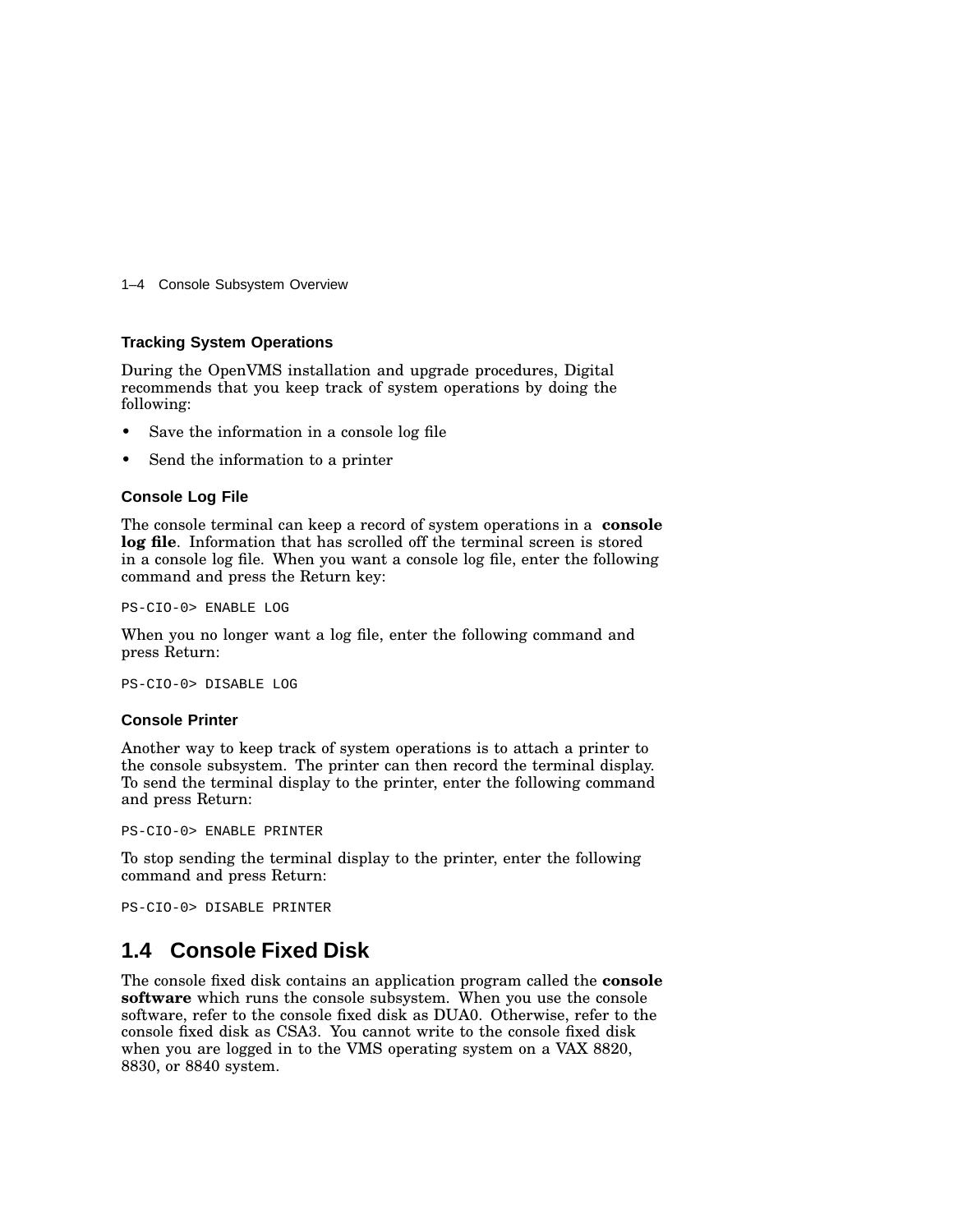Console Subsystem Overview 1–5

#### **Restoring the Console Disk**

If the console fixed disk should become damaged or unusable, restore it using the distribution TK50 tape cartridges that contain the console software and standalone BACKUP. Directions for installing the console software are given in the console user's guide.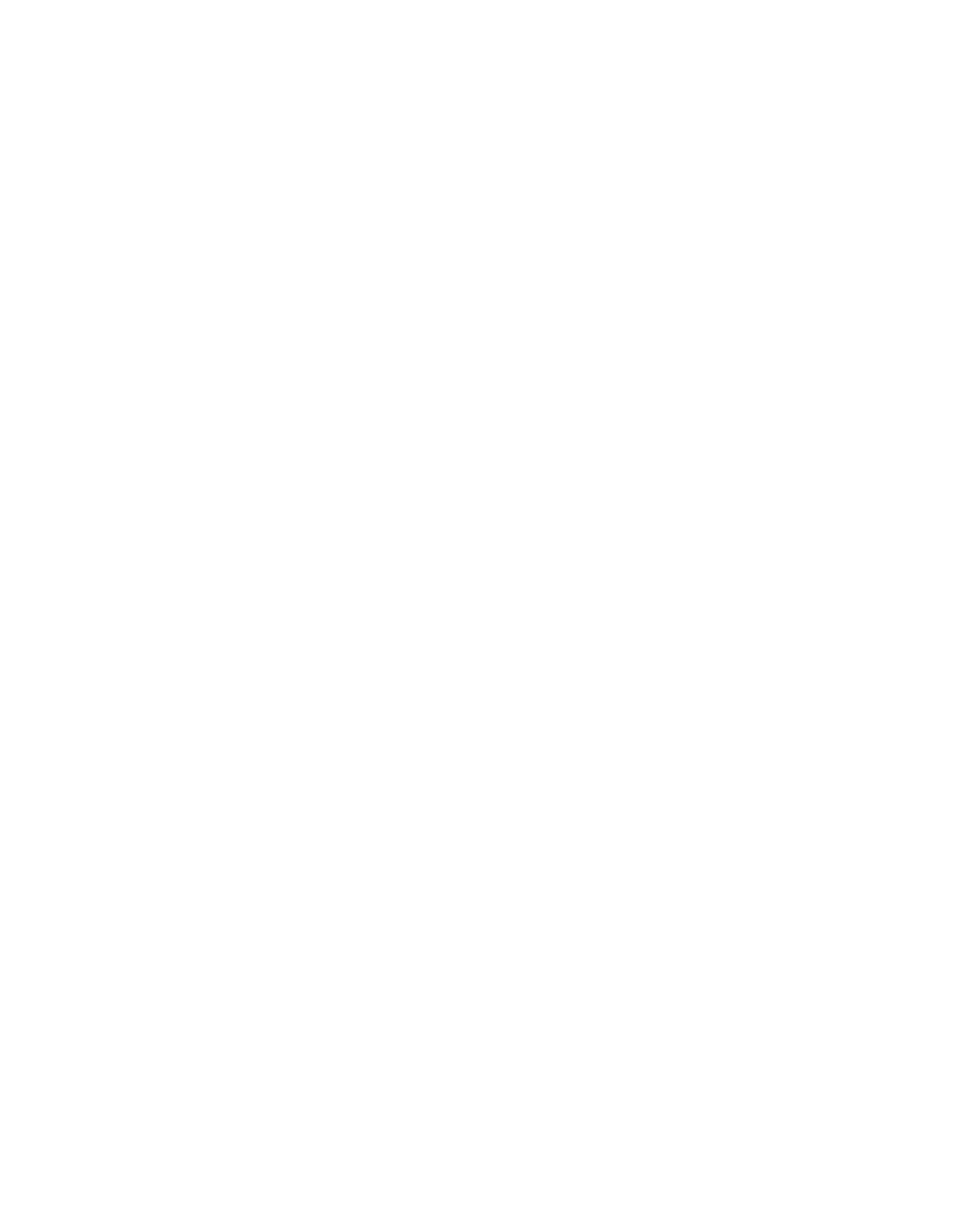# **2 System Operations**

#### **2.1 Orderly Shutdown with SHUTDOWN.COM**

To use the SHUTDOWN command procedure, log in to the SYSTEM account, enter the following command, and press the Return key: \$ @SYS\$SYSTEM:SHUTDOWN

To stop the system after the procedure completes, press Ctrl/P and enter the HALT/CPU=ALL command at the PS-OS-0> prompt.

## **2.2 Emergency Shutdown with CRASH**

If OPCCRASH fails, perform an emergency shutdown with CRASH.COM, which is located on the console fixed disk.

#### **NOTE**

#### **Use CRASH only if the system is hung and you cannot log in to the SYSTEM account to use SHUTDOWN.COM or OPCCRASH.**

The CRASH command procedure causes the system to fail, resulting in immediate shutdown. To force your system to fail with CRASH, do the following:

1. Press Ctrl/P to stop the system. At the PS-OS-0> prompt, enter the following command and press the Return key:

PS-OS-0> HALT/CPU=ALL

2. At the PS-CIO-0> prompt, enter the following command and press Return:

PS-CIO-0> @CRASH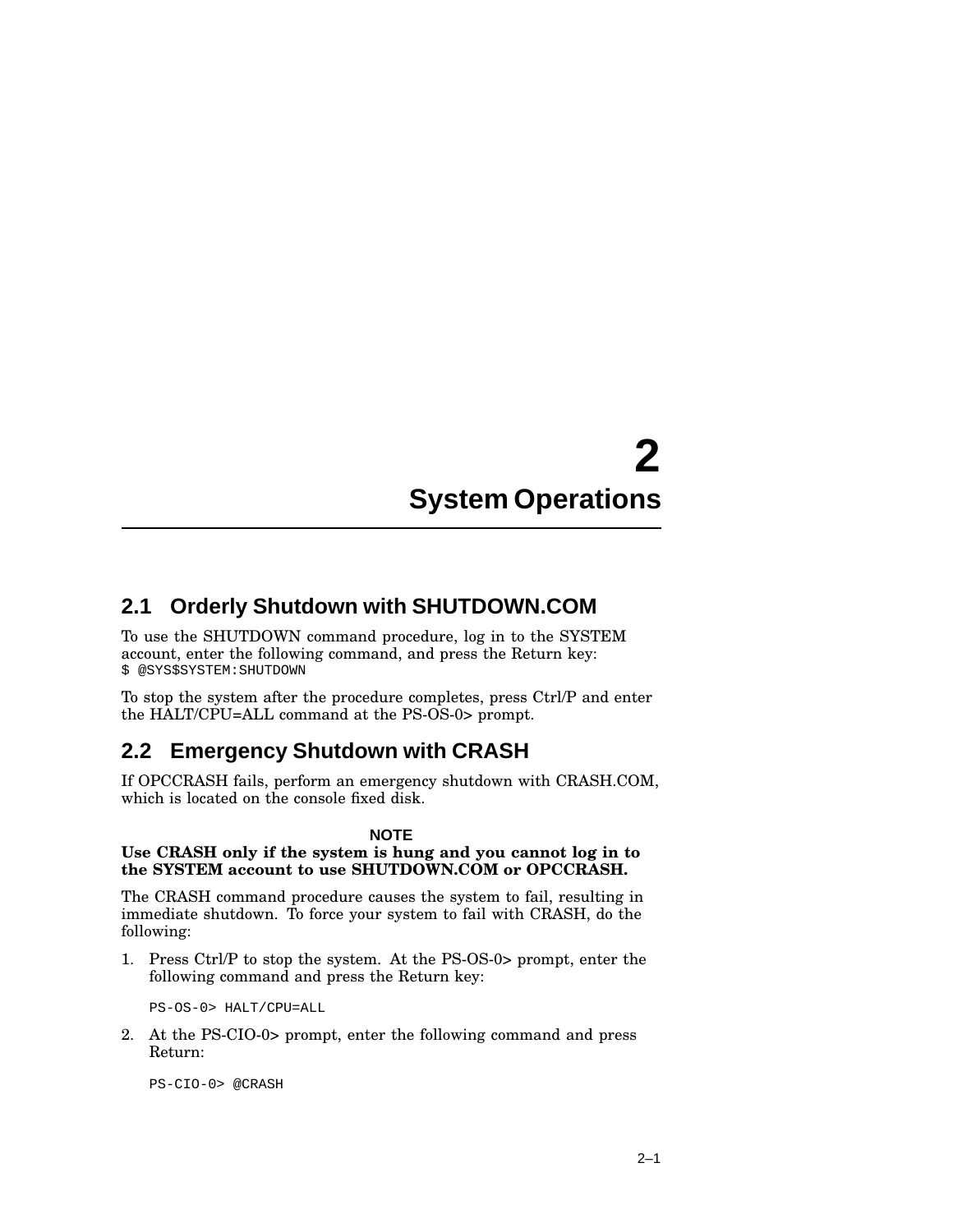#### 2–2 System Operations

CRASH displays a fatal bugcheck message, as well as additional messages and information. The procedure examines the program counter (PC), the processor status longword (PSL), and the stack pointers. It then deposits values in the PC and PSL to cause an exception condition that sends the contents of memory to the dump file on the system disk. Later you can read the dump file to determine why the system did not respond.

3. CRASH stops the system, displays the contents of the program counter, and displays the console prompt.

If AUTO REBOOT is enabled, the system reboots after CRASH runs. If the system does not automatically reboot, reboot it manually.

4. After the system reboots, you can examine the dump file. To examine the dump file, log in to the SYSTEM account. Enter the following commands and press Return after each one:

\$ ANALYZE/CRASH SYS\$SYSTEM:SYSDUMP.DMP SDA> SHOW CRASH

For more information about the System Dump Analyzer (SDA), see the *VMS System Dump Analyzer Utility Manual*.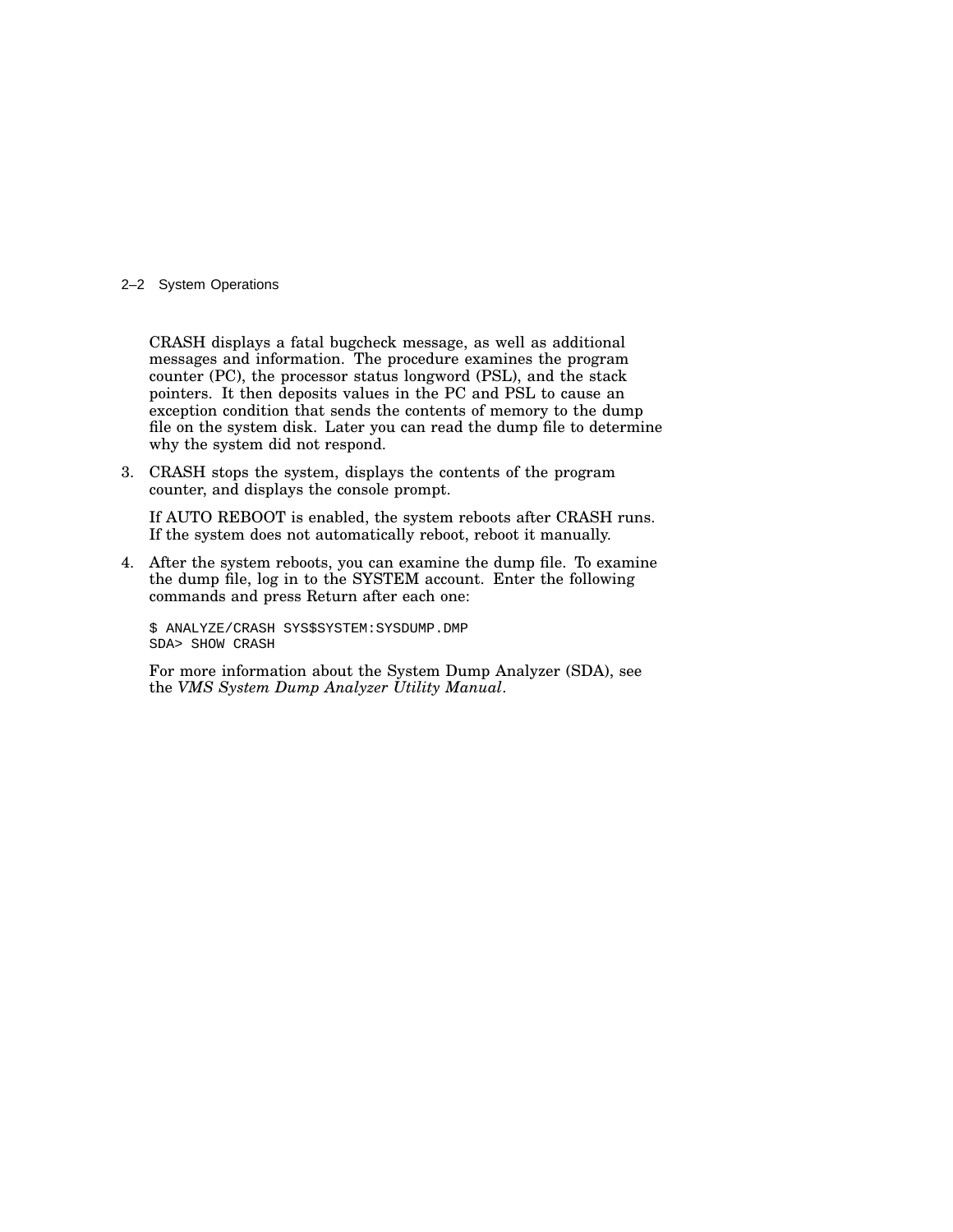## **3 Console Commands**

### **3.1 Console Prompt**

The console prompt conveys information about the state of the system. Table 3–1 lists the prompts that might be displayed during the OpenVMS installation procedure.

**Table 3–1 Console Prompt**

| Prompt <sup>1</sup> | Meaning                                                                                   |
|---------------------|-------------------------------------------------------------------------------------------|
| $PS-HW-n$           | System power is on, but the microcode is not loaded and<br>the system is not initialized. |
| $PS-ClO-n$          | System power is on, microcode is loaded, and the system is<br>initialized.                |
| $PS-OS-n$           | The OpenVMS operating system is running, but the console<br>has control.                  |
| PCON-SPAWN><br>\$   | Console software is interpreting DCL commands.<br>OpenVMS operating system is running.    |

 $1$ The "n" in the prompt represents the CPU that is the current CPU. For example, if the prompt ends with a 0, CPU 0 is the current CPU. If the prompt ends with a 1, CPU 1 is the current CPU.

You can enter some console commands only at certain prompts. For example, enter the HALT command only when PS-OS-0> is displayed.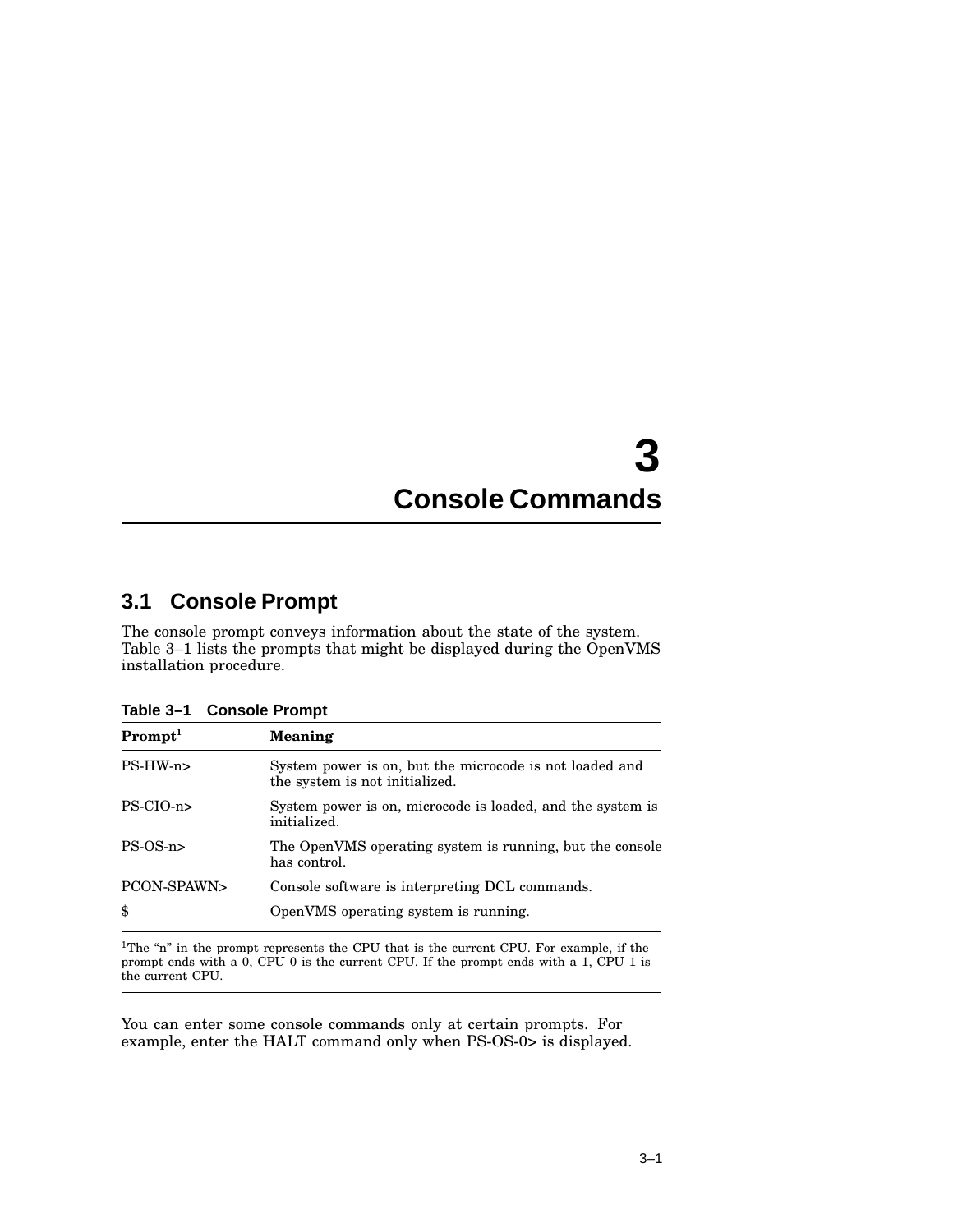3–2 Console Commands

Other commands are valid at several different prompts. For example, you can enter the COPY command at any of the following prompts:

PS-HW-0> PS-CIO-0> PCON-SPAWN> \$

The console user's guide contains complete information on console commands and tells when you can use them.

### **3.2 Console Commands**

Unlike some other VAX computers, this one does not have a control panel to set power, auto boot, and auto restart functions. Use the console commands to control all functions. The console commands let you perform the following tasks:

- Turn on the system
- Boot the system
- Obtain information on the operational state of the CPUs and other system components
- Dictate how the system reacts to initial booting, shutdowns, and restarts

Table 3–2 describes some of the commonly used commands. Refer to the console user's guide for detailed information on all console commands.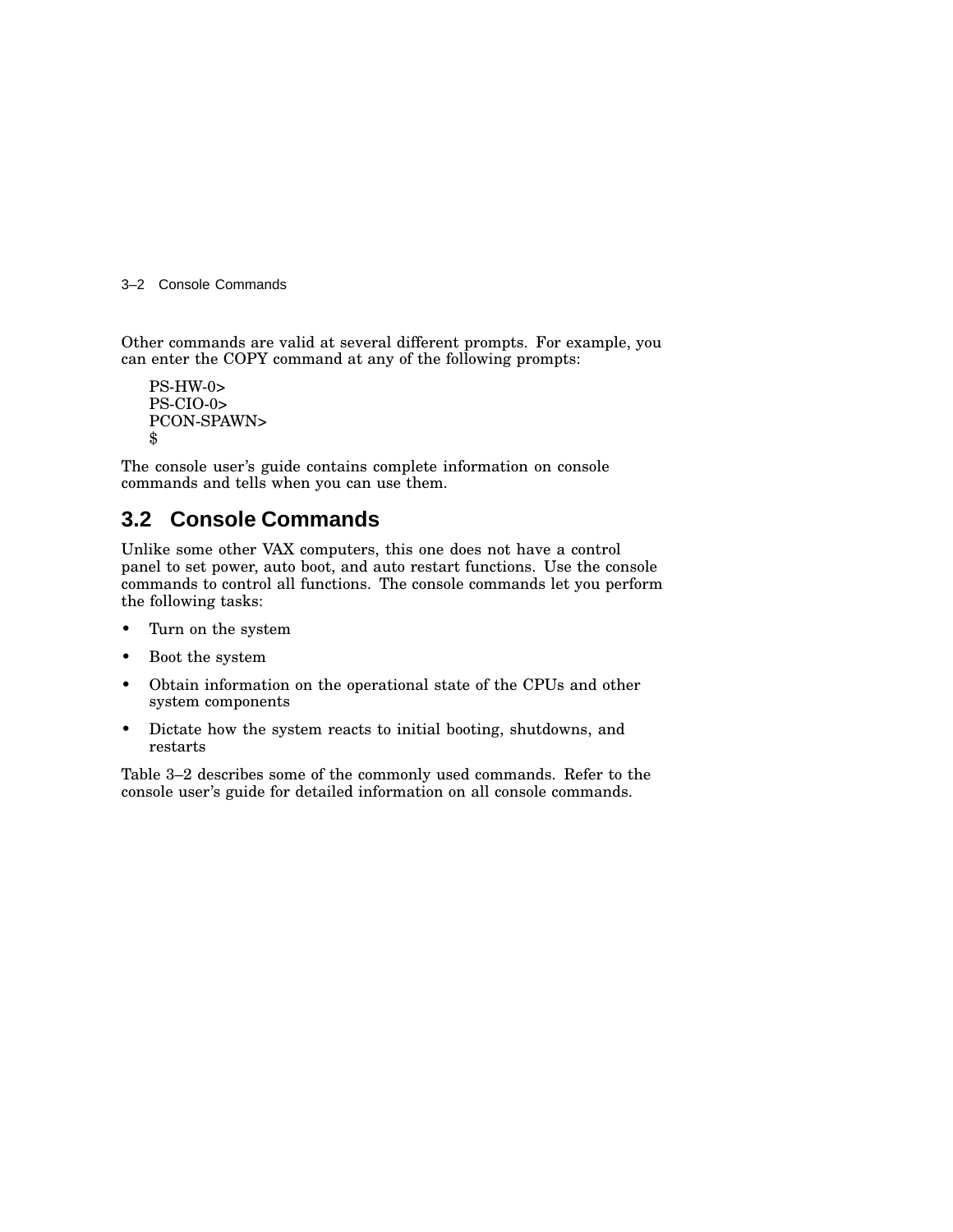Console Commands 3–3

| Table 3-2 Console Commands |  |  |
|----------------------------|--|--|
|----------------------------|--|--|

| Command                                      | <b>Meaning</b>                                                                                                                                                                                          |  |  |
|----------------------------------------------|---------------------------------------------------------------------------------------------------------------------------------------------------------------------------------------------------------|--|--|
| <b>BOOT</b>                                  | Boots the system. During the installation procedure you<br>can use the abbreviation B for the BOOT command. The<br>following example uses the boot command procedure<br>DEFBOO.CMD to boot the system:  |  |  |
|                                              | $PS- CIO-0 > B$                                                                                                                                                                                         |  |  |
| <b>DEPOSIT</b>                               | Puts a value in the specified register or memory location.<br>For example, the following command puts a 0 in register<br>2(R2):                                                                         |  |  |
|                                              | PS-CIO-0> DEPOSIT R2 0                                                                                                                                                                                  |  |  |
| <b>ENABLE/DISABLE</b><br><b>AUTO BOOT</b>    | In combination with AUTO RESTART, determines how<br>the system reacts after one of the following events:                                                                                                |  |  |
|                                              | The system is initialized                                                                                                                                                                               |  |  |
|                                              | A power failure occurs<br>٠                                                                                                                                                                             |  |  |
|                                              | An error halt after a restart attempt fails                                                                                                                                                             |  |  |
|                                              | For example, the following commands cause the system to<br>reboot automatically after any of the preceding events:                                                                                      |  |  |
|                                              | PS-HW-0> DISABLE AUTO RESTART<br>PS-HW-0> ENABLE AUTO BOOT                                                                                                                                              |  |  |
|                                              | The following command prevents the system from<br>automatically rebooting after any of the preceding events:                                                                                            |  |  |
|                                              | PS-HW-0> DISABLE AUTO BOOT                                                                                                                                                                              |  |  |
| <b>ENABLE/DISABLE</b><br><b>AUTO POWERON</b> | Determines what happens when power is restored after<br>a power failure. For example, the following command<br>automatically supplies power to the CPU when power is<br>restored after a power failure: |  |  |
|                                              | PS-HW-0> ENABLE AUTO POWERON                                                                                                                                                                            |  |  |
|                                              | The following command prevents the automatic supply of<br>power to the CPU when power is restored after a power<br>failure:                                                                             |  |  |
|                                              | PS-HW-0> DISABLE AUTO POWERON                                                                                                                                                                           |  |  |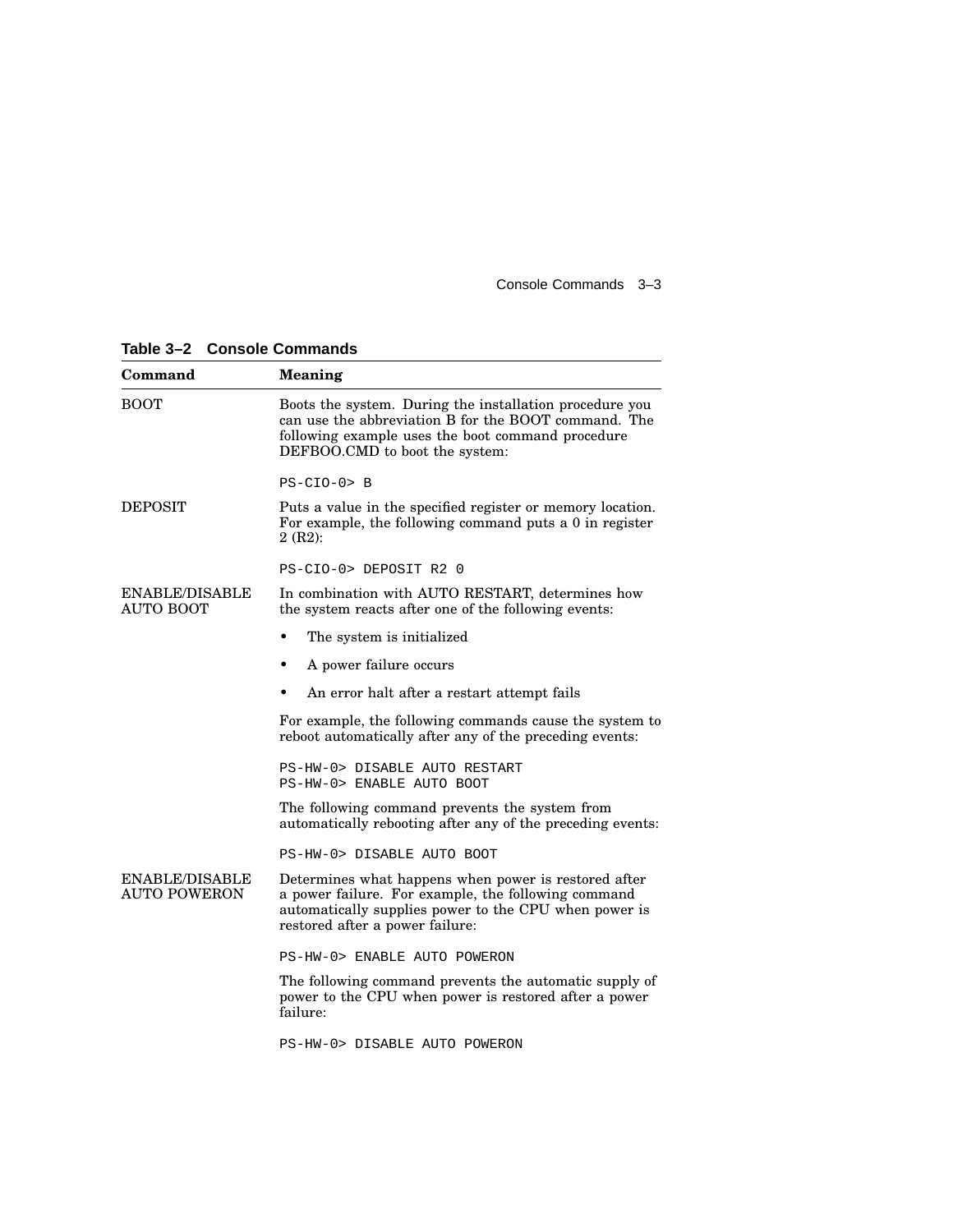3–4 Console Commands

| Command                               | Meaning                                                                                                                                                                                                                                   |  |
|---------------------------------------|-------------------------------------------------------------------------------------------------------------------------------------------------------------------------------------------------------------------------------------------|--|
| ENABLE/DISABLE<br><b>AUTO REBOOT</b>  | Determines whether the console executes the boot<br>command procedure DEFBOO.CMD after you execute<br>SHUTDOWN.COM and ask for an automatic system<br>reboot. It also causes or prevents automatic system reboot<br>after a system crash. |  |
| ENABLE/DISABLE<br><b>AUTO RESTART</b> | In combination with AUTO BOOT, determines what<br>happens after a power failure or an error halt. For<br>example, the following command causes automatic restart<br>after a power failure or an error halt:                               |  |
|                                       | PS-HW-0> ENABLE AUTO RESTART                                                                                                                                                                                                              |  |
|                                       | The following command prevents automatic restart after<br>a power failure or an error halt:                                                                                                                                               |  |
|                                       | PS-HW-0> DISABLE AUTO RESTART                                                                                                                                                                                                             |  |
|                                       | AUTO RESTART takes precedence over AUTO BOOT. If<br>AUTO RESTART and AUTO BOOT are both enabled, the<br>system first tries to restart. If that fails, the system tries<br>to reboot.                                                      |  |
| <b>HALT</b>                           | Halts the execution of macroinstructions in the specified<br>CPU. Use the HALT command to stop a CPU. For<br>example, the following command stops CPU 0:                                                                                  |  |
|                                       | $PS-OS-0$ HALT                                                                                                                                                                                                                            |  |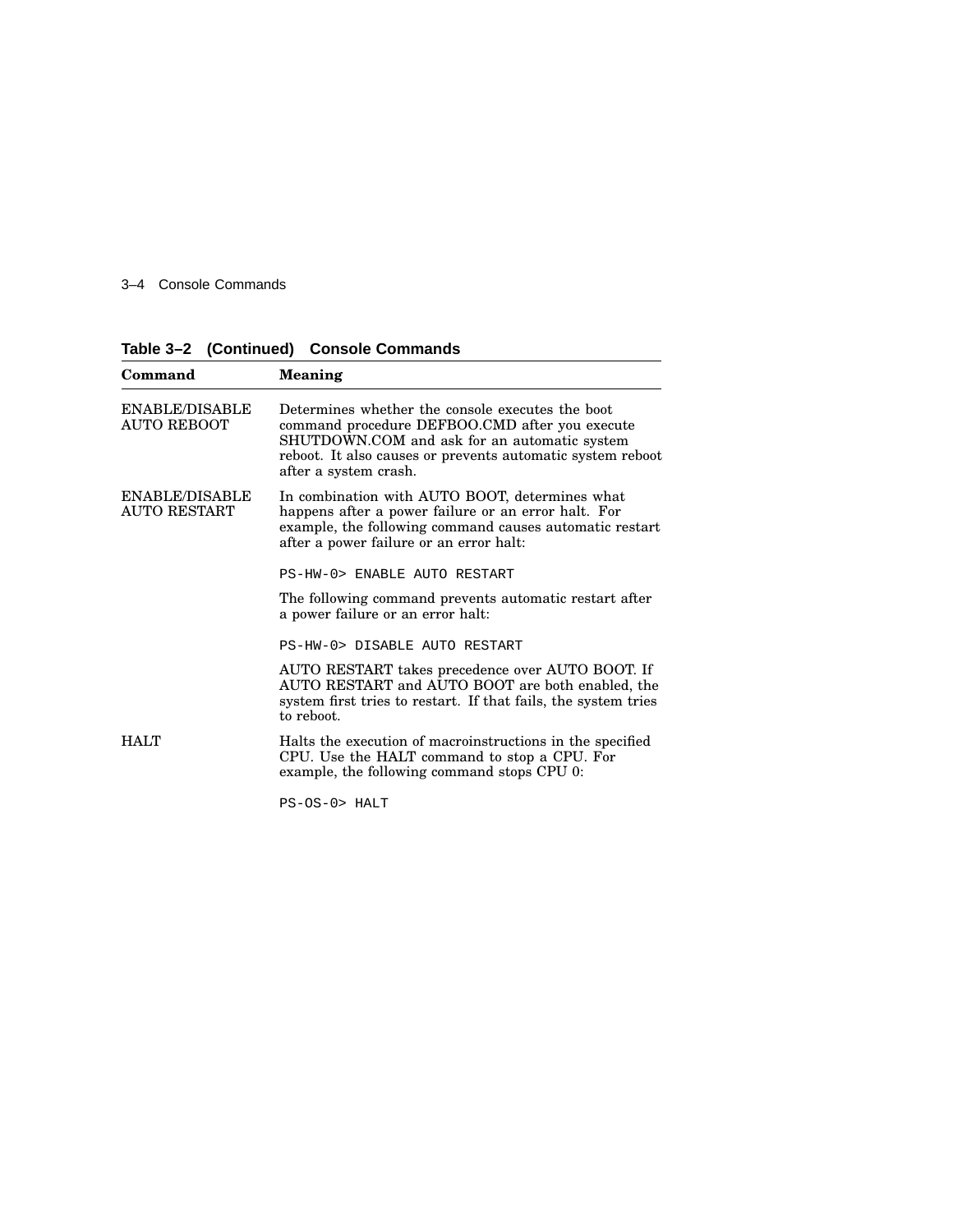Console Commands 3–5

| Command         | Meaning                                                                                                                                                                                                                            |
|-----------------|------------------------------------------------------------------------------------------------------------------------------------------------------------------------------------------------------------------------------------|
| <b>POWER</b>    | Changes the state of the power system. For example, the<br>following command turns power on for the entire system<br>(except for the environmental monitoring module [EMM],<br>which is already on):                               |
|                 | PS-HW-0> POWER ON                                                                                                                                                                                                                  |
|                 | The following command turns power off for all components<br>of the system except the EMM and memory. The contents<br>of memory are preserved.                                                                                      |
|                 | PS-HW-0> POWER STANDRY                                                                                                                                                                                                             |
|                 | The following command turns power off for the entire<br>system except the EMM (the only time power is off to the<br>EMM is when a power disruption occurs or the circuit<br>breaker that controls power to the system is tripped): |
|                 | PS-HW-0> POWER OFF                                                                                                                                                                                                                 |
| <b>SHOW CPU</b> | Displays information about the CPUs. For example, the<br>following command displays information about all the<br>CPIJs:                                                                                                            |
|                 | PS-HW-0> SHOW CPU/ALL                                                                                                                                                                                                              |

**Table 3–2 (Continued) Console Commands**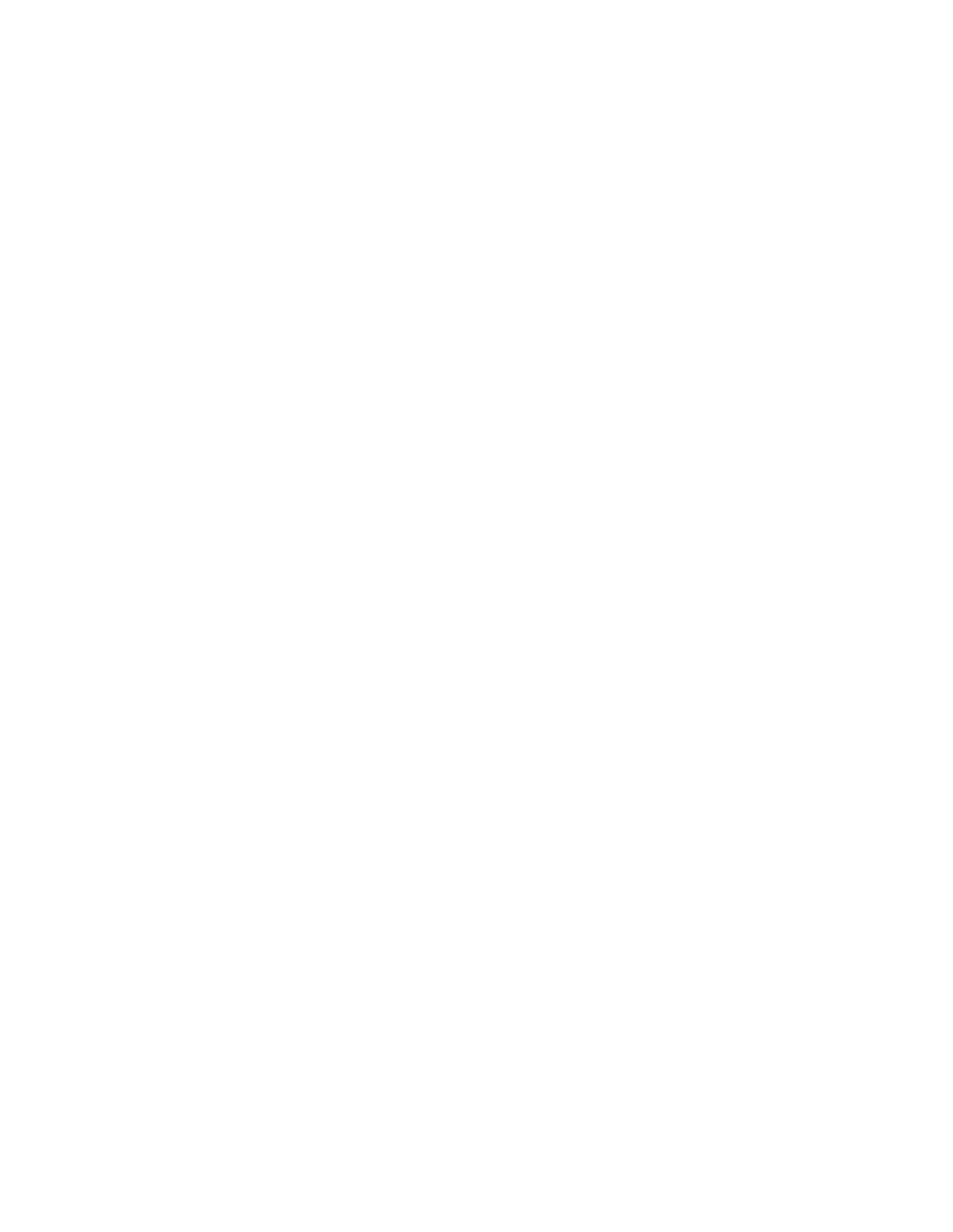# **4 System Boot Procedures**

#### **4.1 Overview**

The VAX 8800 series of systems use command procedures to boot the operating system from the system disk into memory. Boot command procedures perform the following:

- Sets up the system environment
- Deposits values in registers
- Tells the system what type of controller the system disk is on and the unit number of the drive
- Loads the OpenVMS operating system into memory
- Starts the CPU

#### **Boot Devices**

The instructions for booting the system vary slightly for each type of controller. There is a boot command procedure for each type of controller that the system supports.

For example, the boot command procedure BCIBOO.CMD lets you boot from disk drives connected to a CIBCI or CIBCA controller. All boot command procedures are stored on the console fixed disk (CSA3).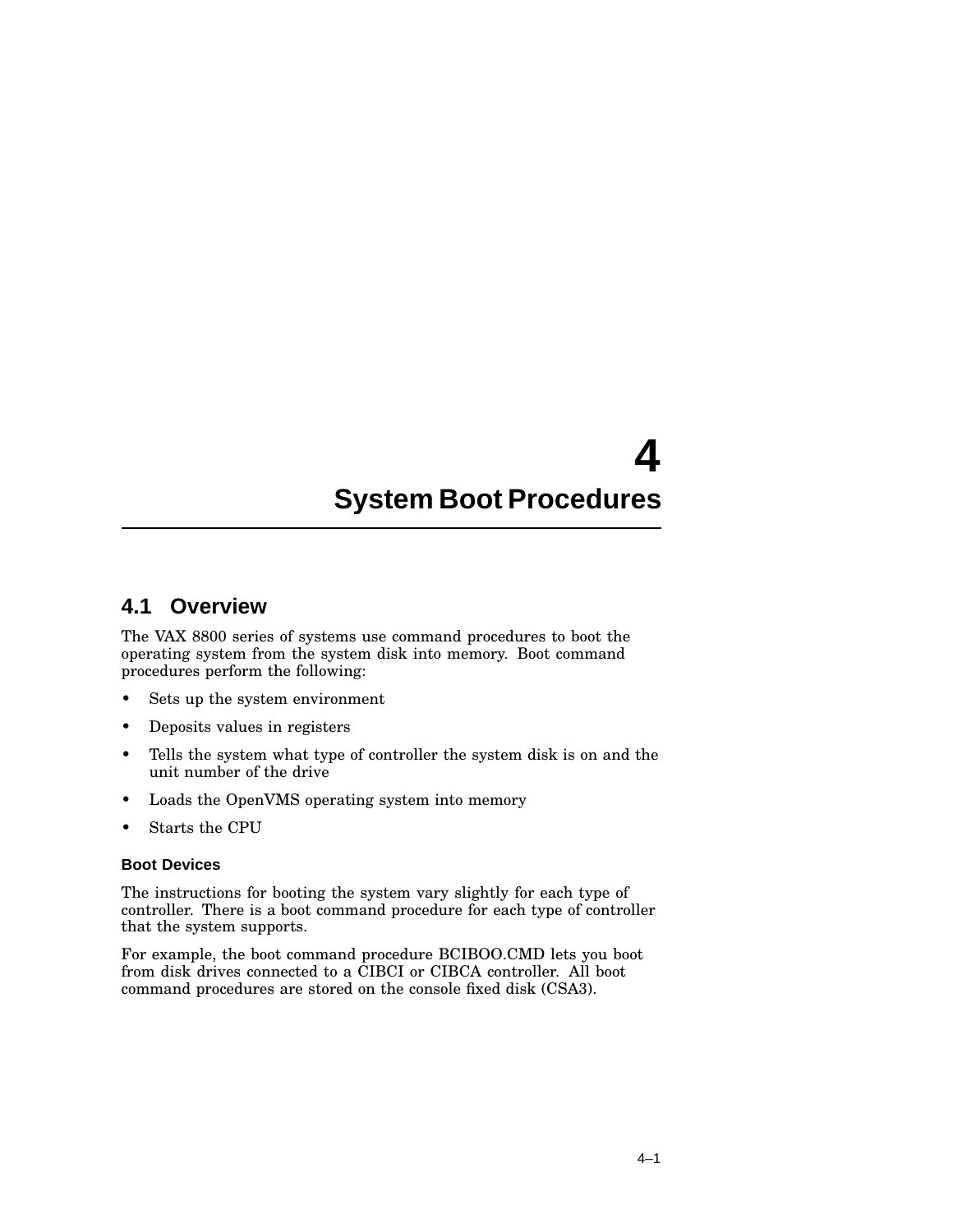4–2 System Boot Procedures

#### **Setting SYSGEN Parameters**

By setting certain SYSGEN parameters, you can control how many CPUs are activated at boot time and the characteristics of a multiprocessing system. In a multiprocessing system, the primary CPU is always booted. By default, all available CPUs are also booted. If you want to change this, you can set the SYSGEN parameter SMP\_CPUS to tell the system which secondary CPUs to boot.

For information on SYSGEN parameters that affect multiprocessing, see the *VMS System Generation Utility Manual*.

### **4.2 Booting with DEFBOO.CMD**

The most direct way to boot the system is to enter the BOOT command and press the Return key.

To boot the system with DEFBOO.CMD, use the following procedure:

1. If the OpenVMS operating system is not running, go to step 2.

If the OpenVMS operating system is running, log in to the SYSTEM account. Enter the following command and press Return:

\$ @SYS\$SYSTEM:SHUTDOWN

Answer the questions. When the procedure asks if an automatic system reboot should be performed, press Return for NO. When the procedure is finished, it displays the following message:

SYSTEM SHUTDOWN COMPLETE - USE CONSOLE TO HALT SYSTEM

2. Press Ctrl/P. At the PS-OS-0> prompt, enter the following command and press Return:

PS-OS-0> HALT/CPU=ALL

3. At the PS-CIO-0> prompt, enter the following command and press Return:

PS-CIO-0> B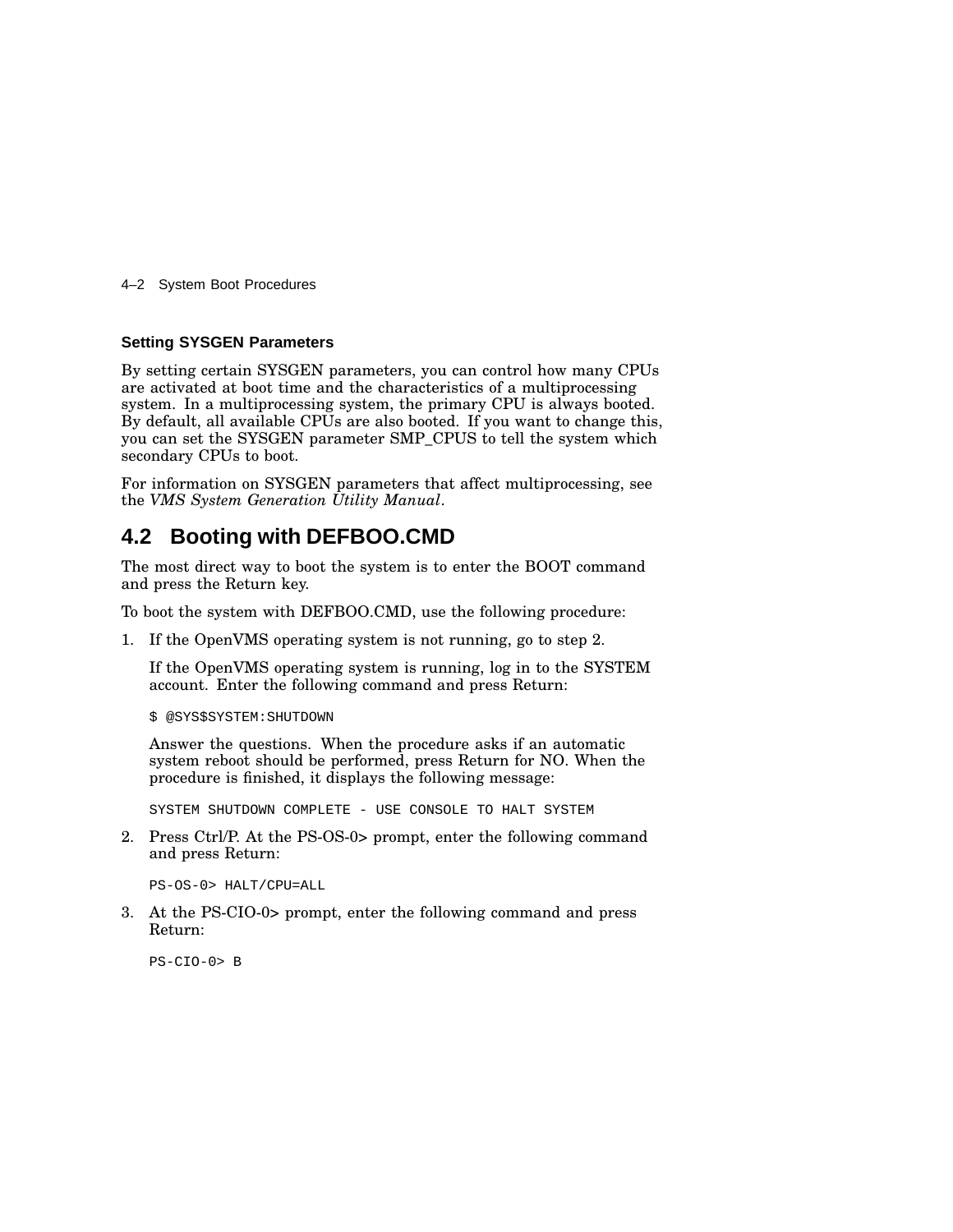System Boot Procedures 4–3

#### **4.3 Booting from Another System Disk**

To boot the system from a system disk other than the one specified in DEFBOO.CMD, use the following procedure:

1. If the OpenVMS operating system is not running, go to step 2.

If the OpenVMS operating system is running, log in to the SYSTEM account. Enter the following command and press the Return key:

\$ @SYS\$SYSTEM:SHUTDOWN

Answer the questions. When the procedure asks if an automatic system reboot should be performed, press Return for NO. When the procedure is finished, it displays the following message:

SYSTEM SHUTDOWN COMPLETE - USE CONSOLE TO HALT SYSTEM

2. Press Ctrl/P. At the PS-OS-0> prompt, enter the following command and press Return:

PS-OS-0> HALT/CPU=ALL

3. At the PS-CIO-0> prompt, enter the BOOT command in the following format:

PS-CIO-0> B dddn

Substitute BCI or BDA for *ddd*. Substitute the unit number of the drive holding the system disk for *n*.

For example, suppose the system disk is on a CIBCI-controlled drive and the unit number is 6. Enter the following command and press Return:

PS-CIO-0> B BCI6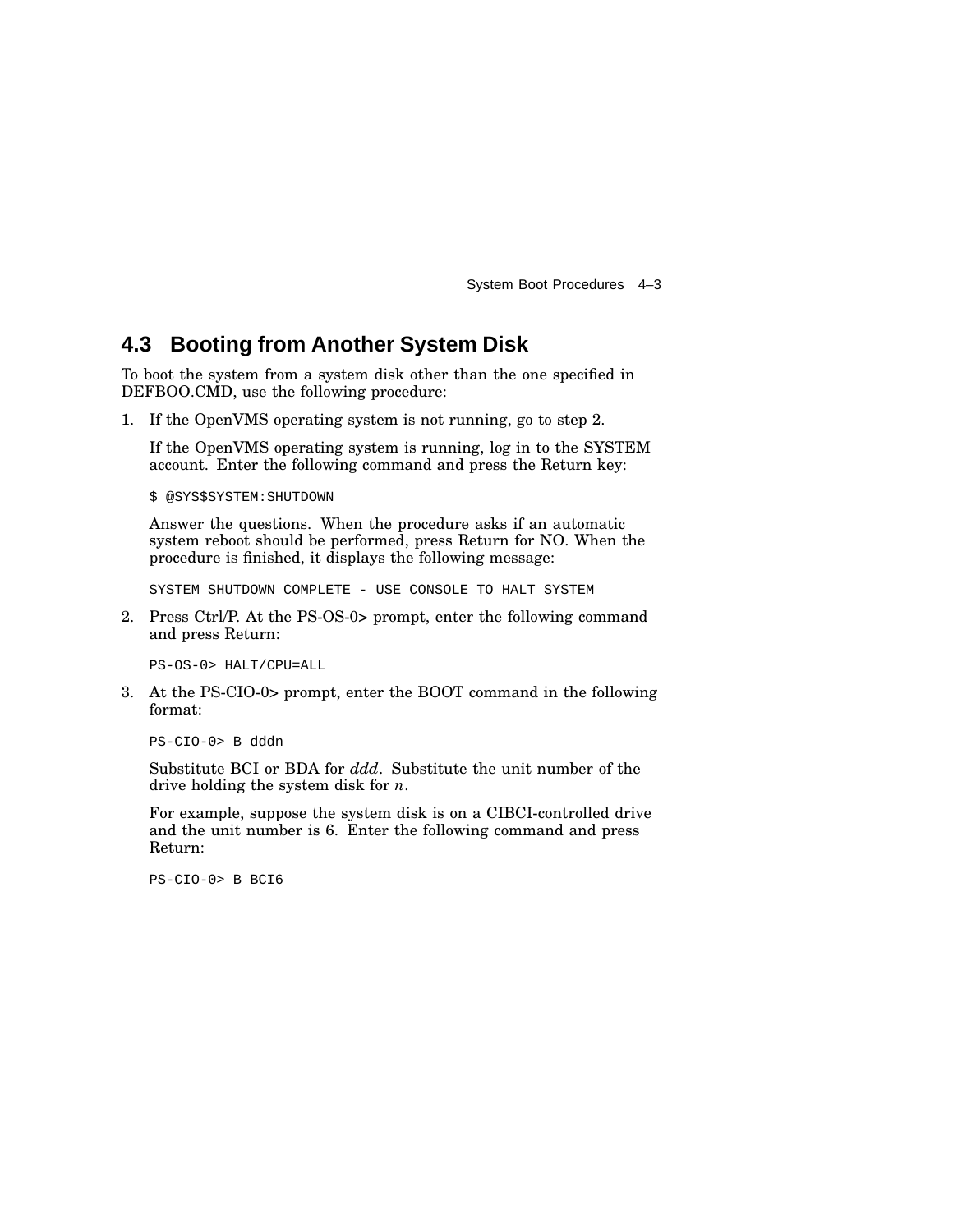4–4 System Boot Procedures

#### **4.4 Conversational Boot**

A conversational boot is most commonly used in research and development environments for experimentation and during software upgrades. Perform a conversational boot when you want to stop the boot process before it completes. The boot process stops after it loads SYS\$SYSTEM:SYSBOOT.EXE and displays the SYSBOOT> prompt. At the SYSBOOT> prompt, you can enter certain SYSGEN commands to do the following:

- Look at system parameter values
- Change system parameter values
- Specify another parameter file
- Specify another system startup command procedure
- Select the default system parameter file if you modified system parameters to values that render the system unbootable
- Specify a minimum startup

#### **Suggested Procedure**

There are several ways to perform a conversational boot. The following procedure is the most direct way:

1. If the OpenVMS operating system is not running, go to step 2.

If the OpenVMS operating system is running, log in to the SYSTEM account. Enter the following command and press the Return key:

\$ @SYS\$SYSTEM:SHUTDOWN

Answer the questions. When the procedure asks if an automatic system reboot should be performed, press Return for NO. When the procedure is finished, it displays the following message:

SYSTEM SHUTDOWN COMPLETE - USE CONSOLE TO HALT SYSTEM

2. Press Ctrl/P. At the PS-OS-0> prompt, enter the following command and press Return:

PS-OS-0> HALT/CPU=ALL

3. At the PS-CIO-0> prompt, enter the following command and press Return:

PS-CIO-0> B/R5=1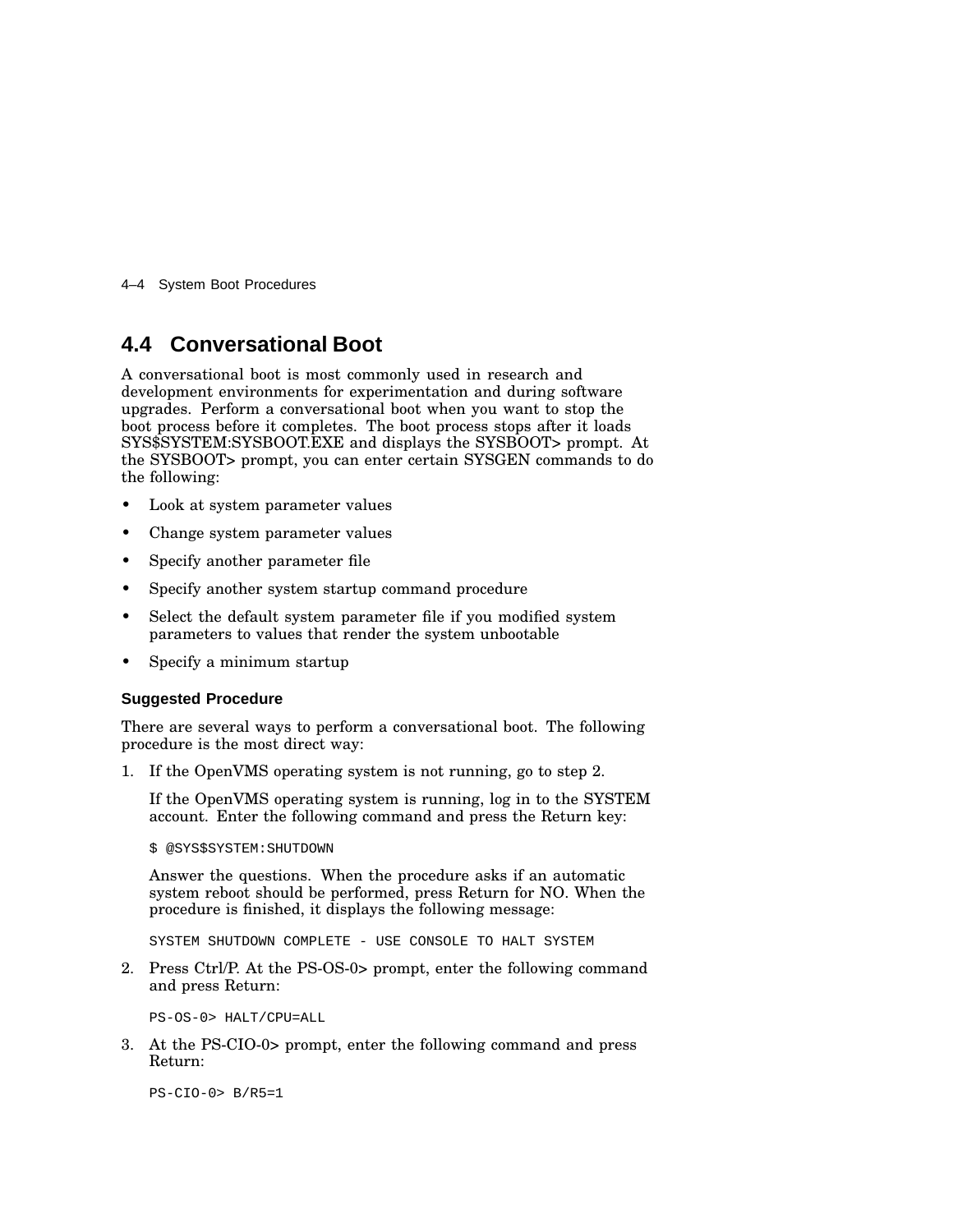System Boot Procedures 4–5

This command uses DEFBOO.CMD and deposits 1 in register 5 (R5). When R5 contains 1, the boot process stops at the SYSBOOT> prompt.

#### **Alternatives**

If you want to boot from a drive other than the one specified in DEFBOO.CMD, enter the BOOT command in the following format:

PS-CIO-0> B dddn /R5=1

Substitute BCI or BDA for *ddd*. Substitute the unit number of the drive holding the system disk for  $n$ . The  $/R5=1$  qualifier deposits 1 in register 5 (R5).

For example, suppose the system disk is on a CIBCI-controlled drive and the unit number is 2. Enter the following command and press Return:

PS-CIO-0> B BCI2 /R5=1

This command tells the console to boot with BCIBOO.CMD, deposit 2 in register 3 (R3), and deposit 1 in register 5 (R5).

At the SYSBOOT> prompt, you can enter any of the SYSGEN commands.

#### **4.5 Booting from a Different Directory on the System Disk**

The OpenVMS operating system is installed on the system disk in the root directory named [SYS0]. You can use VMSKITBLD, described in the *Guide to Setting Up a VMS System*, to put a copy of the OpenVMS operating system into another root directory on the system disk.

To boot the system from a directory other than [SYS0], use the following procedure:

1. If the OpenVMS operating system is not running, go to step 2.

If the OpenVMS operating system is running, log in to the SYSTEM account. Enter the following command and press the Return key:

\$ @SYS\$SYSTEM:SHUTDOWN

Answer the questions. When the procedure asks if an automatic system reboot should be performed, press Return for NO. When the procedure is finished, it displays the following message:

SYSTEM SHUTDOWN COMPLETE - USE CONSOLE TO HALT SYSTEM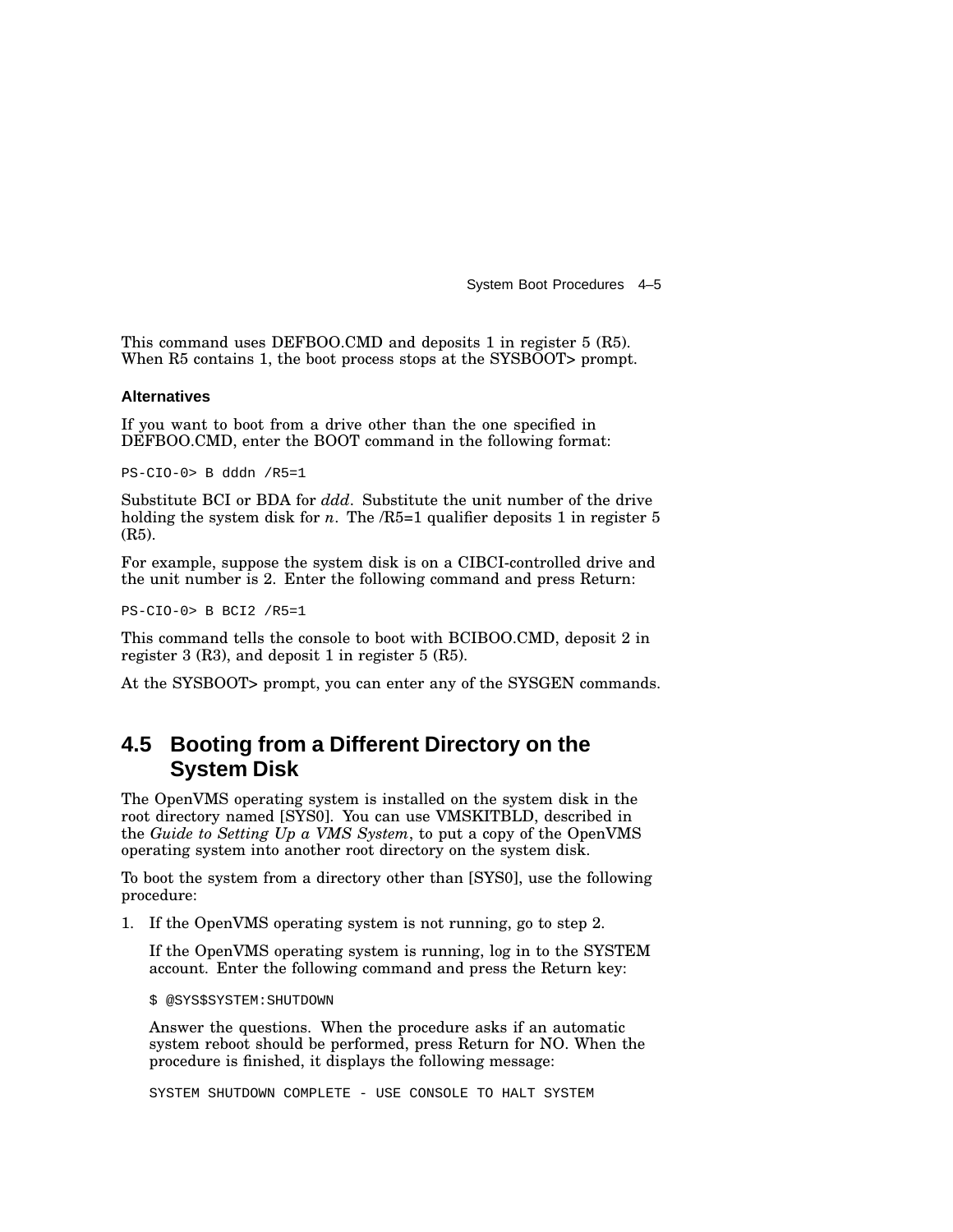- 4–6 System Boot Procedures
- 2. Press Ctrl/P. At the PS-OS-0> prompt, enter the following command and press Return:

PS-OS-0> HALT/CPU=ALL

3. At the PS-CIO-0> prompt, enter the BOOT command in the following format:

PS-CIO-0> B dddn /R5=root\_directory

Substitute BCI or BDA for *ddd*. Substitute the unit number of the drive holding the system disk for *n*. Use *root\_directory* to identify the root from which you want to boot.

For example, suppose the system disk is on a CIBCI-controlled drive, the unit number is 6, and you want to boot from [SYS3]. Enter the following command and press Return:

PS-CIO-0> B BCI6 /R5=30000000

#### **4.6 Booting from [SYSF] During an Upgrade**

During the upgrade procedure, you will be instructed to boot the system from the [SYSF] directory.

To boot the system from the [SYSF] directory, use the following procedure:

1. Press Ctrl/P. At the PS-OS-0> prompt, enter the following command and press the Return key:

PS-OS-0> HALT/CPU=ALL

2. At the PS-CIO-0> prompt, enter the BOOT command in the following format:

PS-CIO-0> B dddn /R5=root\_directory

Substitute BCI or BDA for *ddd*. Substitute the unit number of the drive holding the system disk for *n*. Use *root\_directory* to identify the root from which you want to boot.

For example, suppose the system disk is on a CIBCI-controlled drive and the unit number is 6. To boot from the root directory [SYSF], enter the following command and press Return:

PS-CIO-0> B BCI6 /R5=f0000000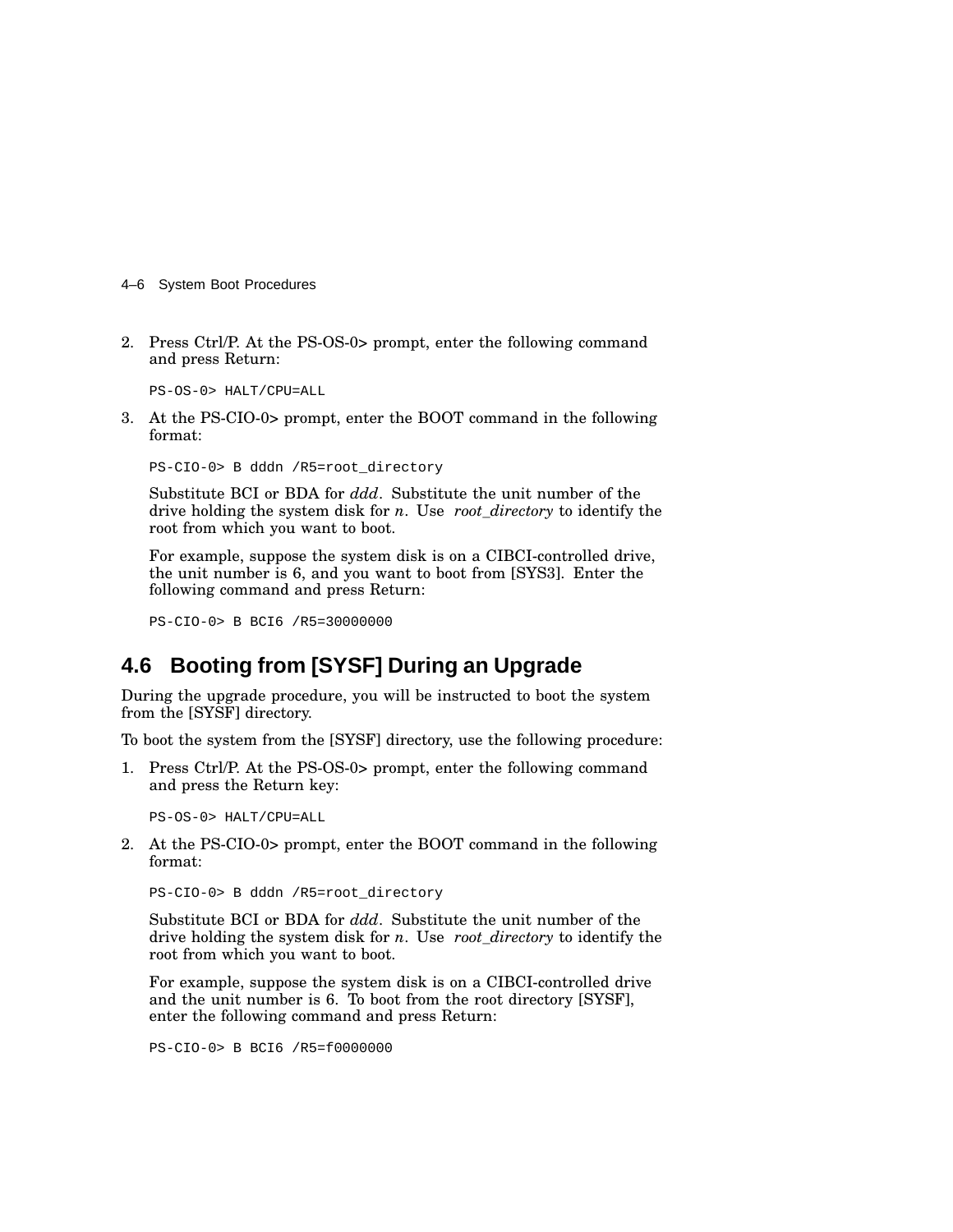# **5 Backup Procedures**

#### **5.1 Introduction**

Standalone BACKUP makes an exact copy of the system disk. You should back up the system disk for the following reasons:

- In case a problem occurs during a OpenVMS upgrade or update, or during the installation of other software products. *Before* you attempt any of these procedures, you should back up the system disk. If a problem occurs, you can restore the backup copy of the system disk.
- To prevent loss of system files if they are accidentally deleted. *After* you install or upgrade the OpenVMS operating system, or any other software products, you should back up the system disk. If a system file is deleted or renders the system disk inoperable, you can restore the backup copy and continue to use the system.
- In case the drive that holds the system disk malfunctions. If you have a backup copy of the OpenVMS operating system, you can restore it to a functioning disk and continue to use the system.
- To eliminate disk fragmentation, which happens when files are stored noncontiguously on the disk. The BACKUP command creates a copy on which files are stored contiguously.
	- If the system disk is removable, eliminating disk fragmentation is a one-step process. Use the backup copy as the new system disk. Store the old system disk in a safe place.
	- If the system disk is fixed, back it up to a disk or magnetic tape. Then restore the files to the original system disk.

Digital recommends that you use standalone BACKUP to back up and restore your system disk.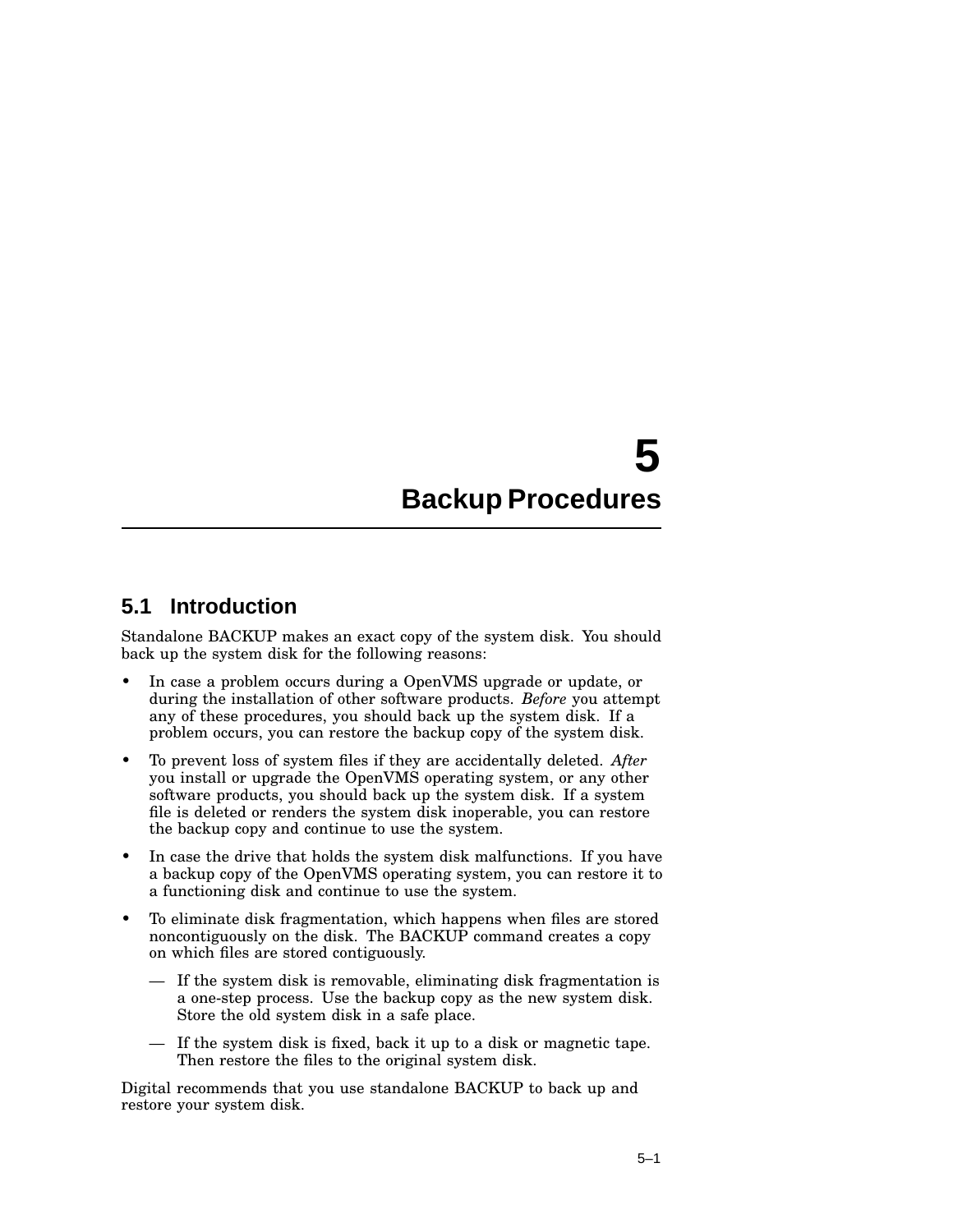5–2 Backup Procedures

### **5.2 Using Standalone BACKUP**

Before installing the OpenVMS operating system, you install standalone BACKUP on the console fixed disk. You can also install standalone BACKUP on the system disk or on any other media that your system supports. Usually you boot standalone BACKUP from the system disk because it saves time. However, you need standalone BACKUP on the console fixed disk in case the system disk becomes damaged.

#### **5.3 Installing Standalone BACKUP on the System Disk**

You can install standalone BACKUP in any available root directory on the system disk from [SYS1] to [SYSE]. However, Digital has established [SYSE] as the standard directory for standalone BACKUP.

To install standalone BACKUP in [SYSE] on the system disk, use the following procedure:

- 1. Log in to the SYSTEM account.
- 2. Enter the following command and press the Return key:

```
$ @SYS$UPDATE:STABACKIT SYS$SYSDEVICE:
```
The procedure places the files in the directories [SYSE.SYSEXE] and [SYSE.SYS\$LDR] on the system disk. It lists the files as they are copied. When the procedure finishes, it displays the following message:

The kit is complete.

3. Create a boot command procedure that lets you boot standalone BACKUP from [SYSE].

#### **5.4 Booting Standalone BACKUP from the System Disk**

You need a special boot command procedure to boot standalone BACKUP from the system disk. Digital recommends that you modify an existing boot command procedure. Ideally, this should be the default boot command procedure, DEFBOO.CMD.

You can choose any unique name in the form xxxBOO.CMD for the command procedure you create. However, Digital suggests you use an existing file name and change the first letter to an X. For example, if you use a copy of DEFBOO.CMD, name the new file XEFBOO.CMD.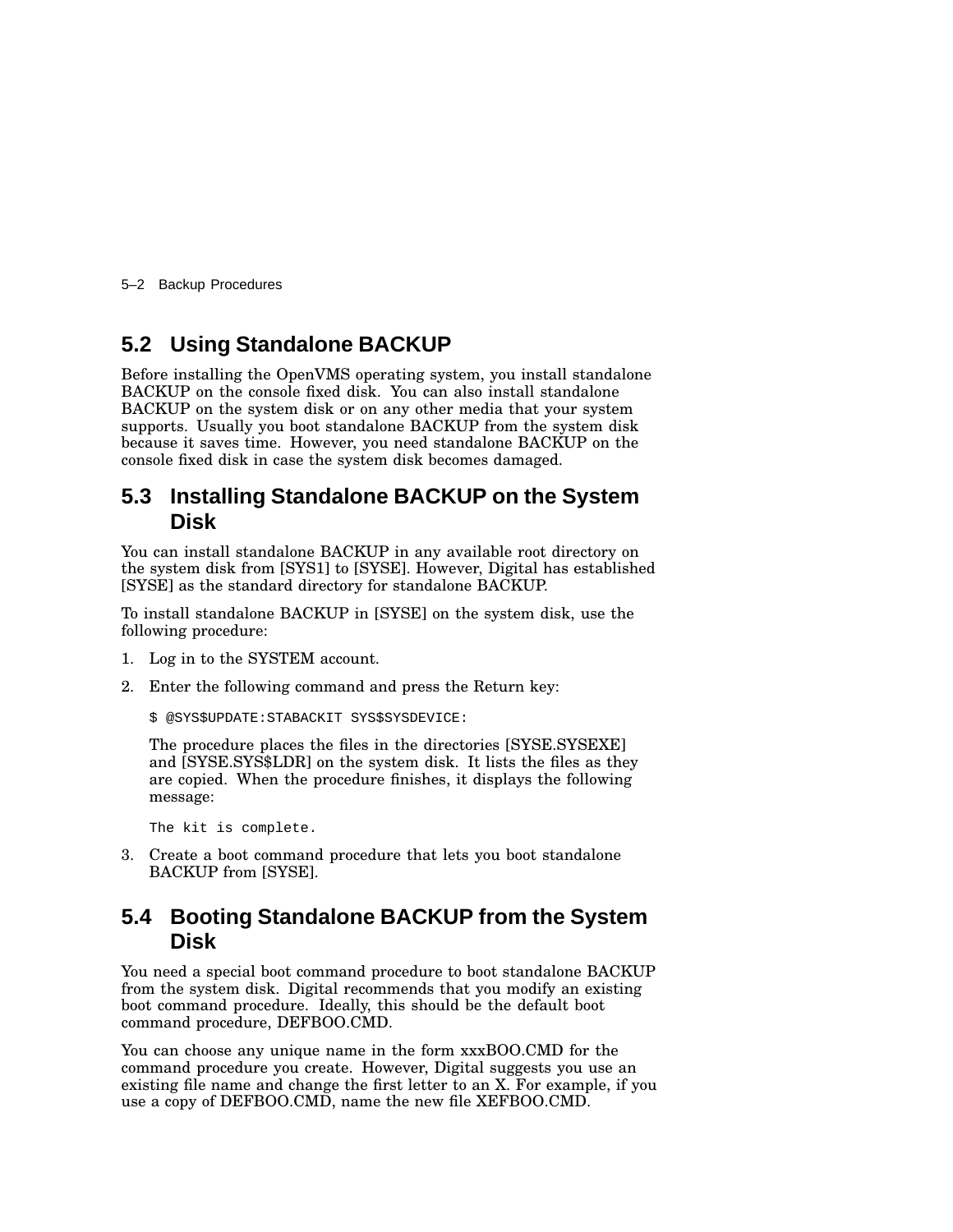Backup Procedures 5–3

To create a boot command procedure that boots standalone BACKUP from [SYSE], use the following procedure. The procedure assumes you are making a copy of DEFBOO.CMD and renaming it XEFBOO.CMD.

1. To make a copy of DEFBOO.CMD, enter the following command and press the Return key:

PS-CIO-0> COPY DEFBOO.CMD XEFBOO.CMD

2. Enter the following command and press Return:

PS-CIO-0> EDIT XEFBOO.CMD

3. Edit the line that contains the BOOT command so that it specifies the [SYSE] directory. For example:

BOOT BCI12 /R5:E0000000

4. Exit from the editor to save the modified version of the file.

To boot standalone BACKUP from [SYSE] on the system disk, use the following procedure:

1. If the OpenVMS operating system is not running, go to step 2.

If the OpenVMS operating system is running, log in to the SYSTEM account. Enter the following command and press the Return key:

\$ @SYS\$SYSTEM:SHUTDOWN

Answer the questions. When the procedure asks if an automatic system reboot should be performed, press Return for NO. When the procedure is finished, it displays the following message:

SYSTEM SHUTDOWN COMPLETE - USE CONSOLE TO HALT SYSTEM

2. Press Ctrl/P. At the PS-OS-0> prompt, enter the following command and press Return:

PS-OS-0> HALT/CPU=ALL

3. At the PS-CIO-0> prompt, enter the following command and press Return:

PS-CIO-0> @XEFBOO

4. The procedure asks you for the date and time. Enter the date and time using the 24-hour clock format and press Return. For example:

PLEASE ENTER DATE AND TIME (DD-MMM-YYYY HH:MM) 19-JUN-1990 15:00 VAX/VMS Version V5.4 Major version id = 1 Minor version id = 0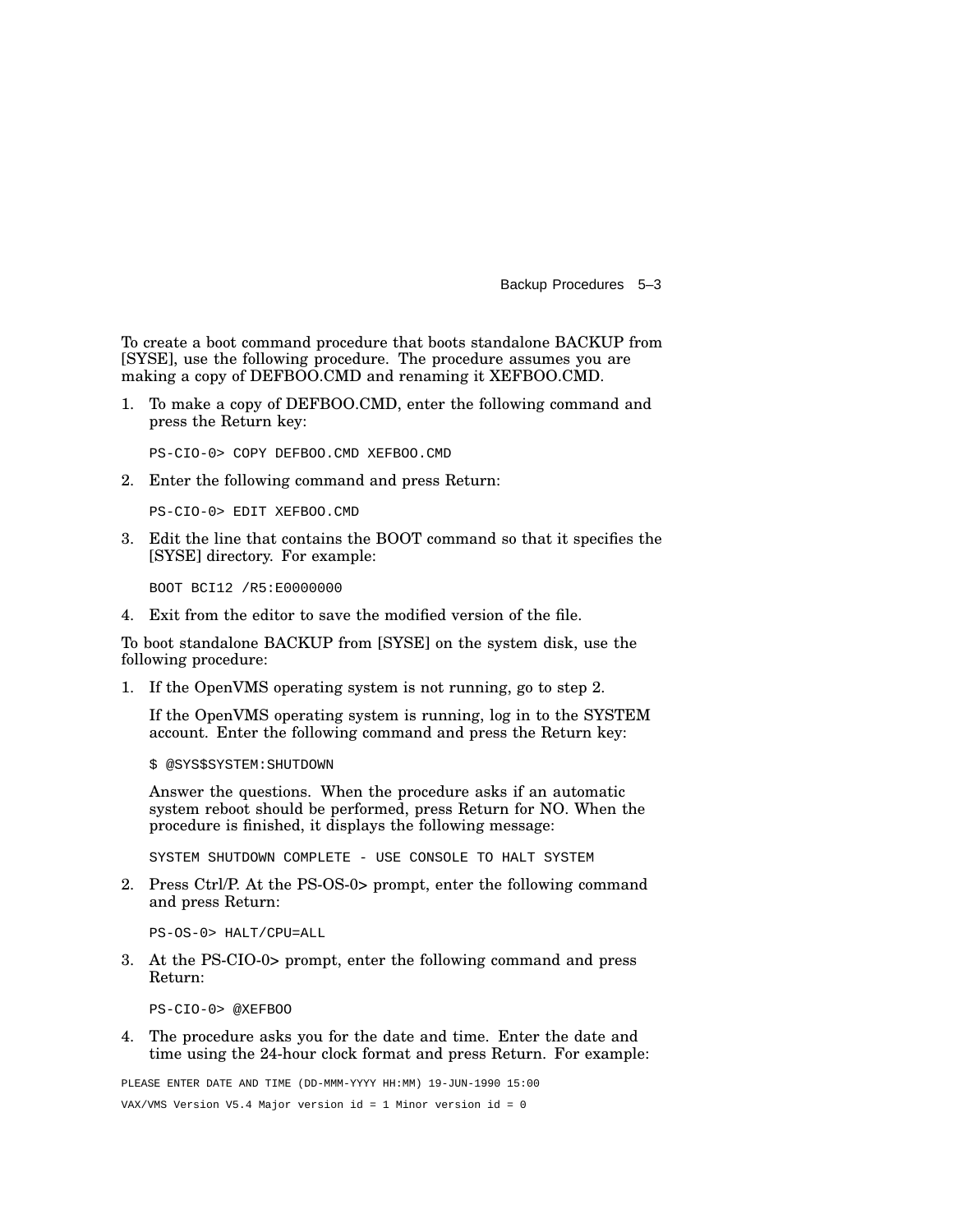5–4 Backup Procedures

5. The procedure displays a list of the local devices on your system and, if you have them, HSC- and MSCP-served devices. For example:

Available device MINE\$DJA2: device type RA60 Available device MINE\$DJA3: device type RA60 . . .

Check the list of devices. If the list is incomplete, make sure that all the drives are properly connected to the system. See your hardware manuals for details.

6. When standalone BACKUP finishes booting, it displays an identification message followed by the dollar sign prompt (\$):

%BACKUP-I-IDENT, standalone BACKUP V5.4; the date is 19-JUN-1990 15:00 \$

### **5.5 Booting Standalone BACKUP from the Console Fixed Disk**

If the system disk containing standalone BACKUP should become unusable, you can boot standalone BACKUP from the console fixed disk.

To boot standalone BACKUP from the console fixed disk, use the following procedure:

1. If the OpenVMS operating system is not running, go to step 2.

If the OpenVMS operating system is running, log in to the SYSTEM account. Enter the following command and press Return:

\$ @SYS\$SYSTEM:SHUTDOWN

Answer the questions. When the procedure asks if an automatic system reboot should be performed, press Return for NO. When the procedure is finished, it displays the following message:

SYSTEM SHUTDOWN COMPLETE - USE CONSOLE TO HALT SYSTEM

2. Press Ctrl/P. At the PS-OS-0> prompt, enter the following command and press Return:

PS-OS-0> HALT/CPU=ALL

3. At the PS-CIO-0> prompt, enter the following command and press Return:

PS-CIO-0> @CSABOO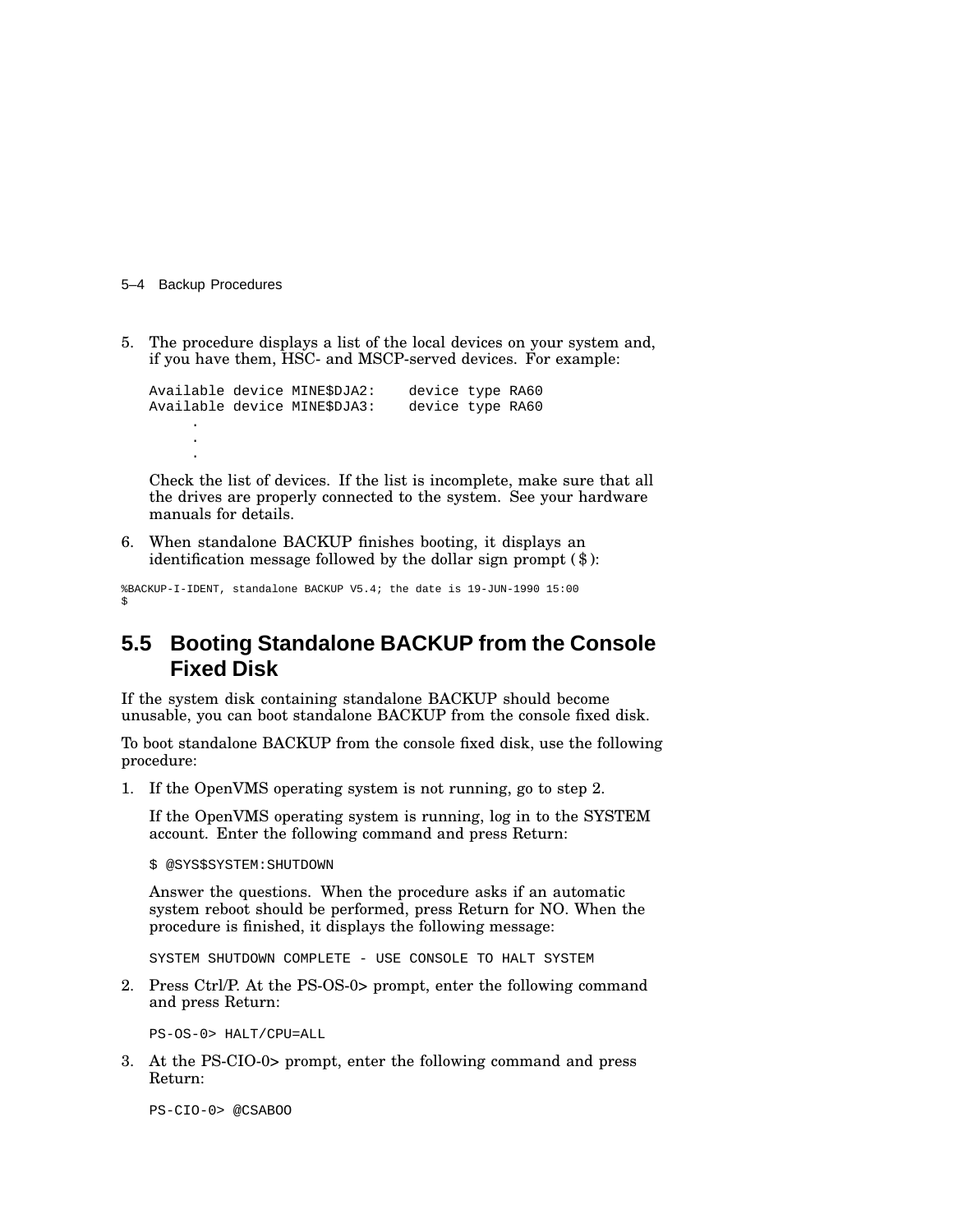Backup Procedures 5–5

4. The procedure asks you for the date and time. Enter the date and time using the 24-hour clock format and press Return. For example:

PLEASE ENTER DATE AND TIME (DD-MMM-YYYY HH:MM) 19-JUN-1990 15:00 VAX/VMS Version V5.4 Major version id = 1 Minor version id = 0

5. The procedure displays a list of the local devices on your system and, if you have them, HSC- and MSCP-served devices. For example:

```
Available device MINE$DJA2: device type RA60
Available device MINE$DJA3: device type RA60
     .
     .
     .
```
Check the list of devices. If the list is incomplete, make sure that all the drives are properly connected to the system. See your hardware manuals for details.

6. When standalone BACKUP finishes booting, it displays an identification message followed by the dollar sign prompt (\$):

```
%BACKUP-I-IDENT, standalone BACKUP V5.4; the date is 19-JUN-1990 15:00
$
```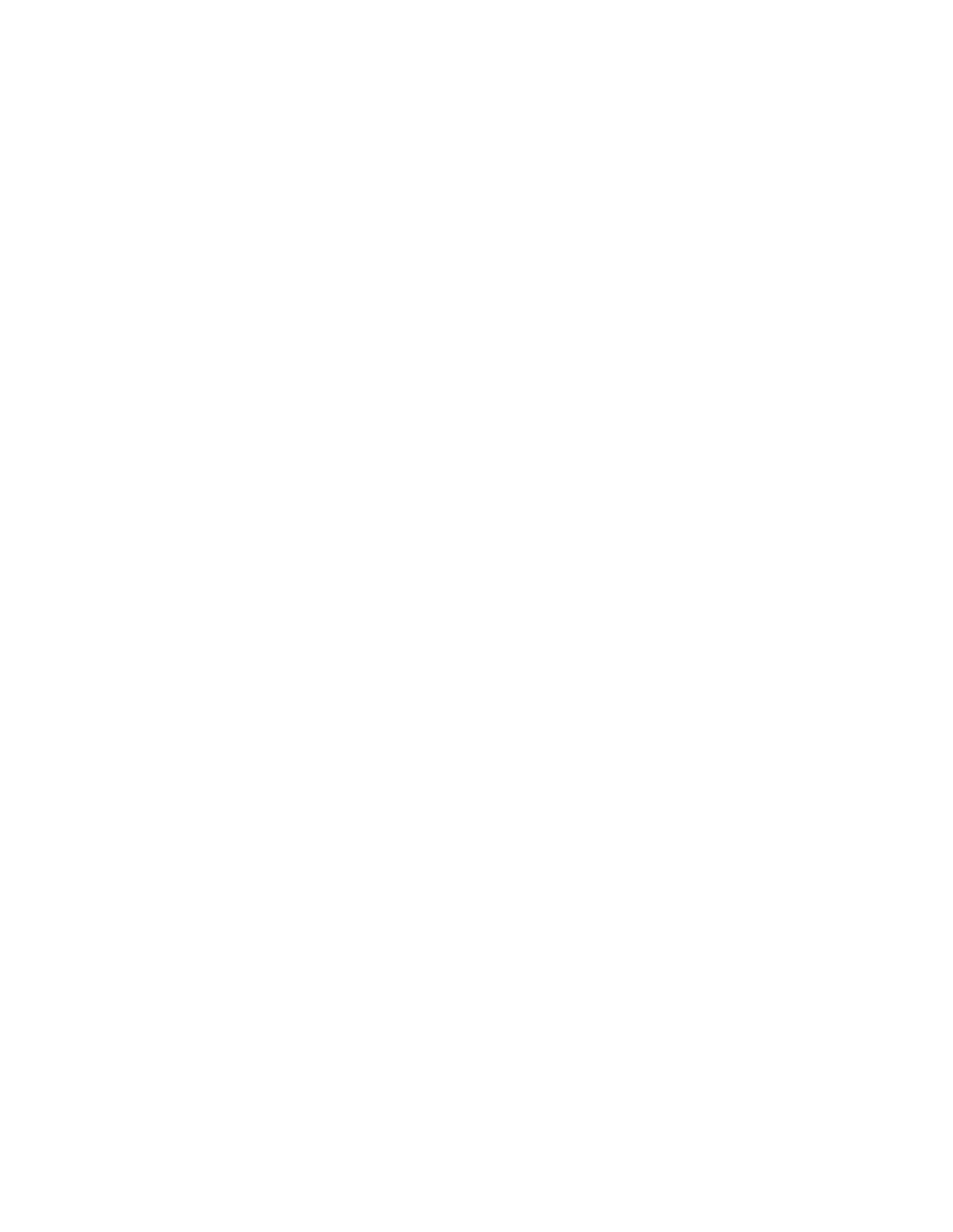## **Index**

#### **A**

ANALYZE/CRASH command, 2–2

### **B**

BACKUP command, 5–1 Backup procedures, 5–1 Backup Utility (BACKUP), 5–2 Boot command procedure for booting standalone BACKUP, 5–2 function, 4–1 Boot command procedures, 4–1 BOOT console command, 3–3 Booting conversational, 4–4 from a different directory on the system disk, 4–5 from a different system disk, 4–3 from the [SYSF] directory, 4–6 with DEFBOO.CMD, 4–2 with SYSBOOT, 4–5 Booting standalone BACKUP from the console fixed disk, 5–4 Booting standalone BACKUP from the system disk, 5–2

## **C**

Console commands, 3–2 Console fixed disk device name, 1–4 restoring, 1–5 Console log file, 1–4 Console prompts, 3–1 Console software, 1–4

Console subsystem components, 1–1 Console terminal, 1–3 control panel, 1–1 Conversational boot, 4–4 SYSBOOT, 4–5 CRASH.COM (emergency shutdown procedure), 2–1

## **D**

DEFBOO.CMD (default boot command procedure), 4–2 DEPOSIT console command, 3–3 DISABLE AUTO BOOT console command, 3–3 DISABLE AUTO POWERON console command, 3–3 DISABLE AUTO REBOOT console command, 3–3 DISABLE AUTO RESTART console command, 3–4 DISABLE LOG console command, 1–4 DISABLE PRINTER console command, 1–4 Dump file examining with SDA, 2–2

#### **E**

Emergency shutdown, 2–1 ENABLE AUTO BOOT console command, 3–3 ENABLE AUTO POWERON console command, 3–3 ENABLE AUTO REBOOT console command, 3–3